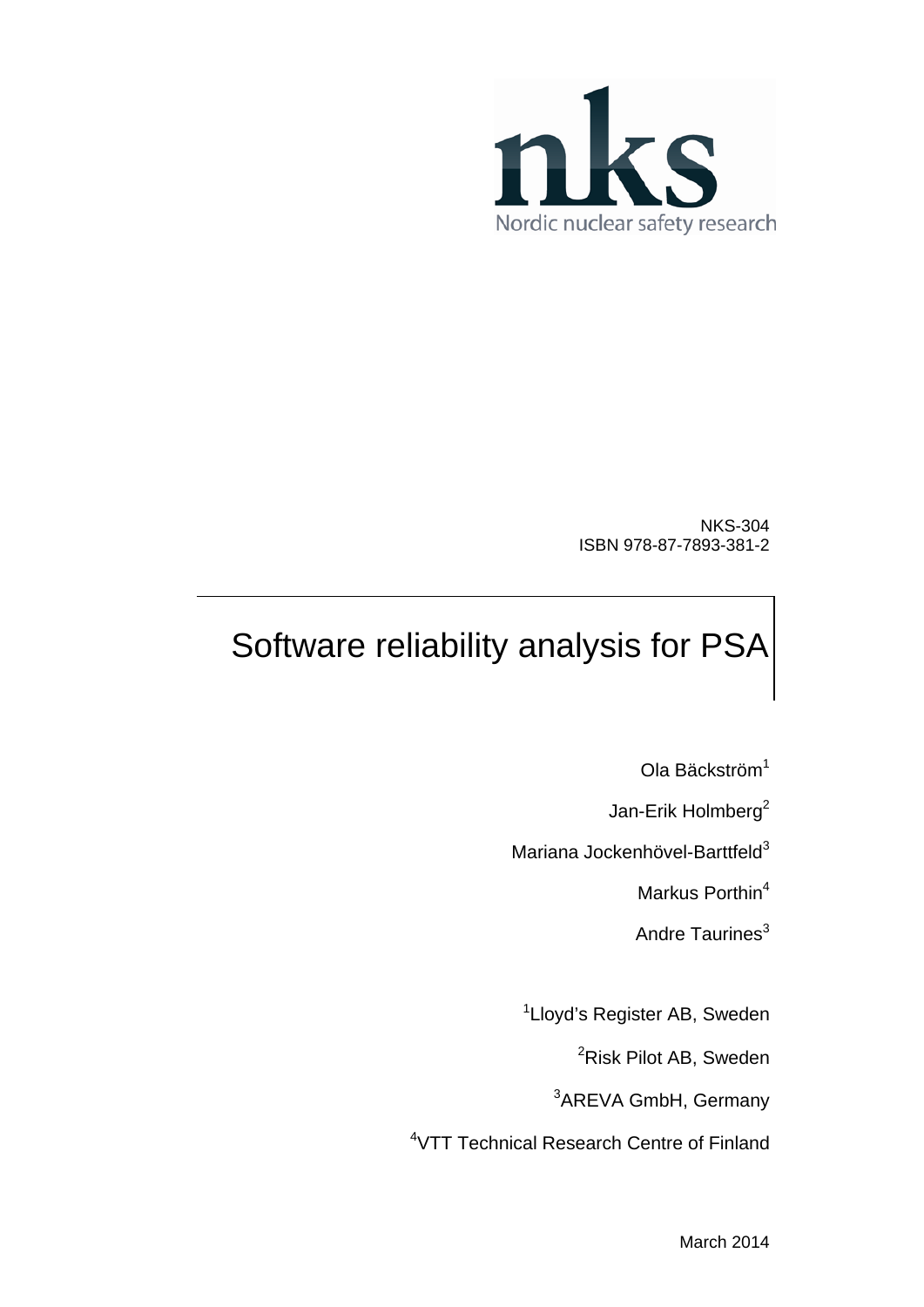

#### **Abstract**

A project is ongoing, financed by Nordic nuclear safety research (NKS), The Finnish Research Programme on Nuclear Power Plant Safety (SAFIR2014) and Nordic PSA group (NPSAG), with the intent to provide guidelines to analyse and model digital systems in probabilistic safety assessment (PSA), using traditional reliability analysis methods (FMEA, Fault tree analysis).

This report discusses software reliability in this context. The report proposes a method for the evaluation and quantification of reactor protection system (RPS) software failures. The proposed method will use operational history to estimate the fatal failure probability within system software (operating system, runtime), and use an indirect method for the estimation of failure probability within application software (non-fatal and fatal failures). The quantification for application software is based on two main measures, complexity and the degree of verification and validation of the software. Collection of data and its challenges will also be discussed. Some data collected for a software platform will be discussed, and used as an example of the difficultness — and challenge — to collect data.

#### **Key words**

PSA, Software reliability, Operational history data

NKS-304 ISBN 978-87-7893-381-2

Electronic report, March 2014 NKS Secretariat P.O. Box 49 DK - 4000 Roskilde, Denmark Phone +45 4677 4041 www.nks.org e-mail nks@nks.org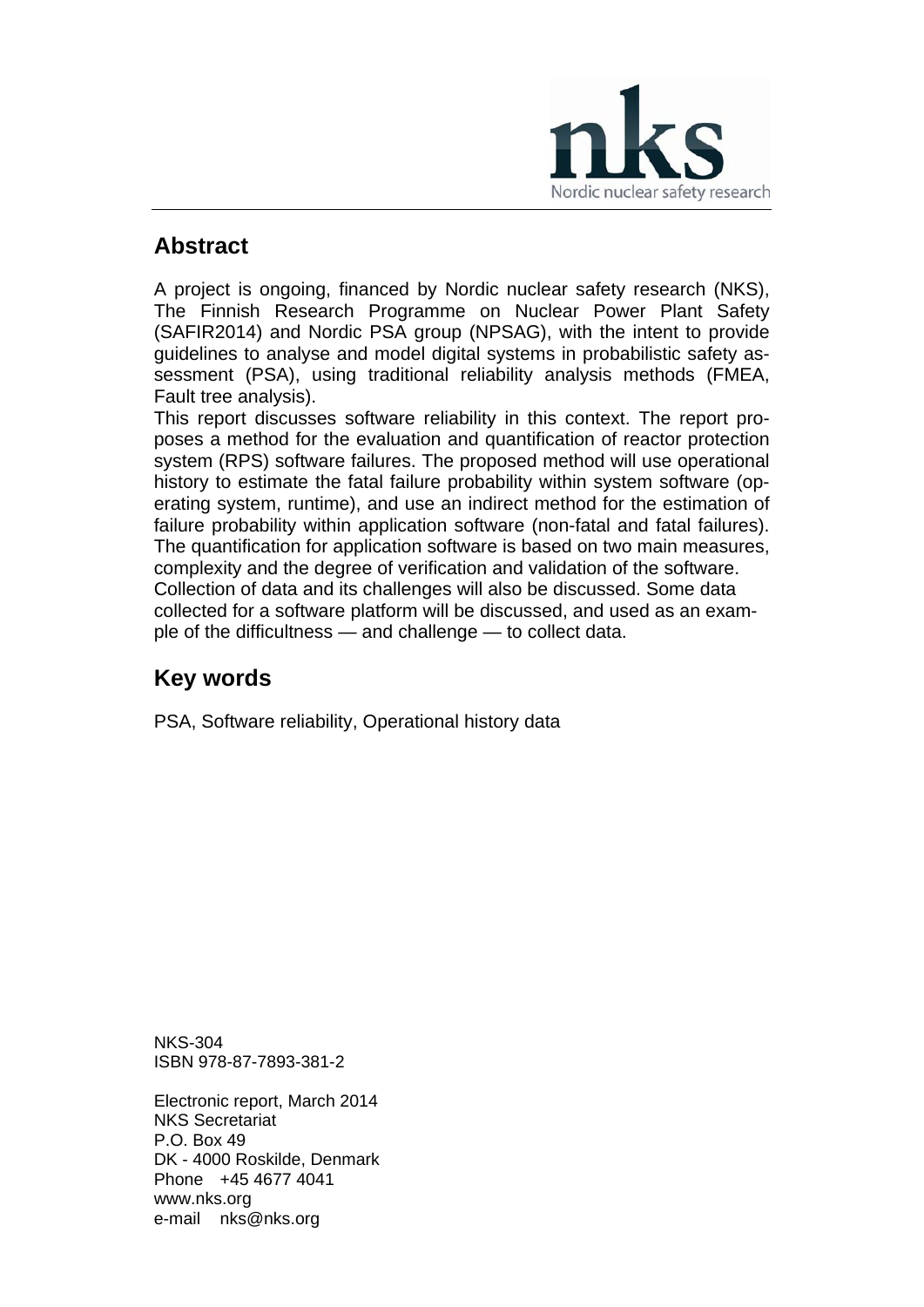## NKS Report NKS-304

## **Software reliability analysis for PSA**

Ola Bäckström<sup>1</sup> Jan-Erik Holmberg<sup>2</sup> Mariana Jockenhövel-Barttfeld<sup>3</sup> Markus Porthin<sup>4</sup> Andre Taurines<sup>3</sup>

<sup>1</sup>Lloyds Register AB, P.O. Box 1288, SE-172 25 Sundbyberg, Sweden <sup>2</sup>Risk Pilot, Parmmätargatan 7, SE-11224 Stockholm, Sweden <sup>3</sup>AREVA GmbH, P.O. Box 1109, 91001 Erlangen, Germany 4 VTT Technical Research Centre of Finland, P.O. Box 1000, FI-02044 VTT, Finland

March 2014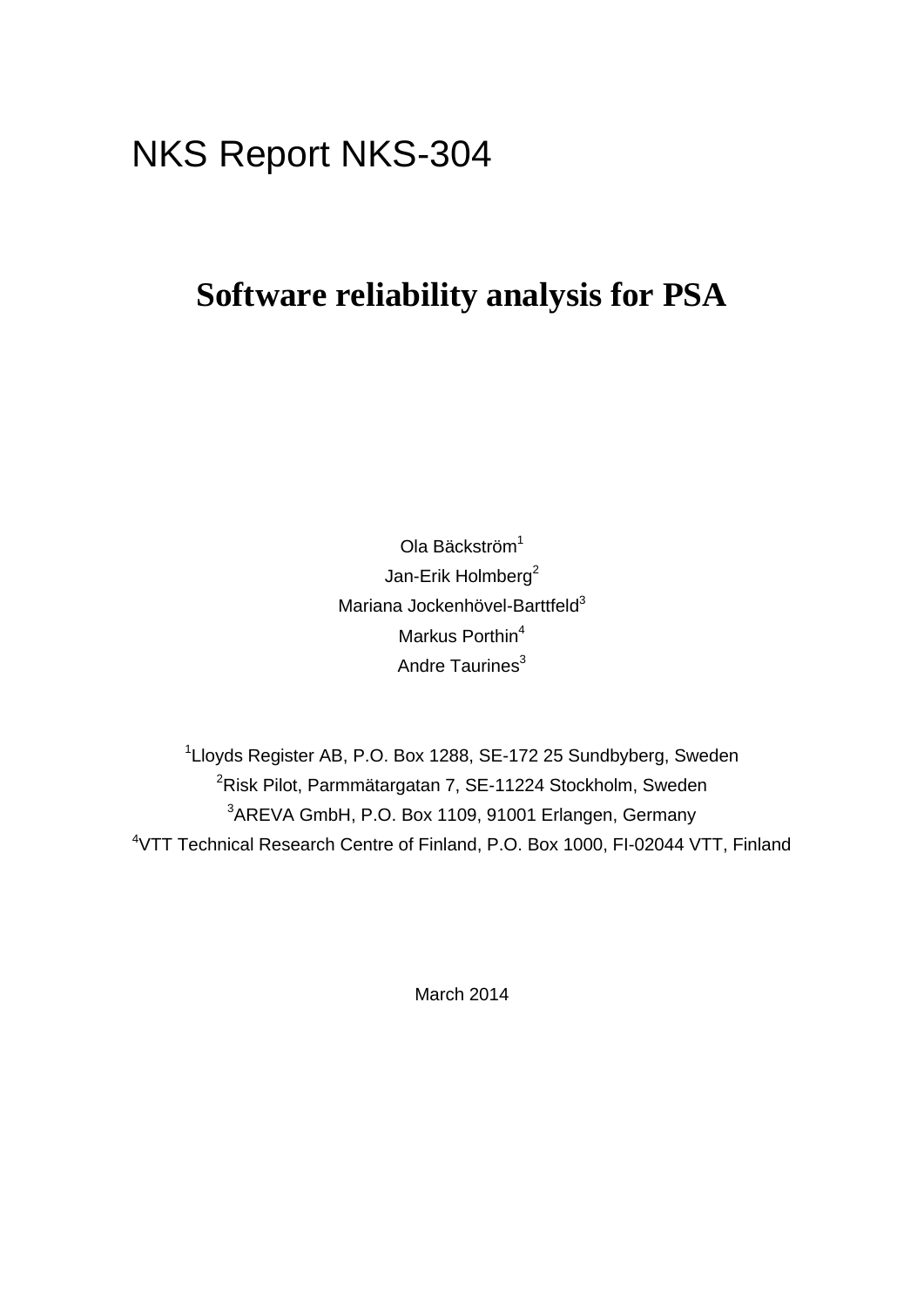## **Table of contents**

| $\mathbf{1}$            |     |       |                                                                         |  |
|-------------------------|-----|-------|-------------------------------------------------------------------------|--|
| 2                       |     |       |                                                                         |  |
| 3                       |     |       |                                                                         |  |
|                         | 3.1 |       |                                                                         |  |
|                         | 3.2 |       |                                                                         |  |
|                         | 3.3 |       |                                                                         |  |
|                         | 3.4 |       |                                                                         |  |
|                         | 3.5 |       |                                                                         |  |
| $\overline{\mathbf{4}}$ |     |       |                                                                         |  |
|                         | 4.1 |       |                                                                         |  |
|                         | 4.2 |       |                                                                         |  |
|                         | 4.3 |       |                                                                         |  |
|                         |     | 4.3.1 |                                                                         |  |
|                         |     | 4.3.2 |                                                                         |  |
|                         | 44  |       |                                                                         |  |
|                         |     | 4.4.1 |                                                                         |  |
|                         |     | 4.4.2 |                                                                         |  |
| 5                       |     |       |                                                                         |  |
|                         | 5.1 |       |                                                                         |  |
|                         | 5.2 |       |                                                                         |  |
|                         | 5.3 |       |                                                                         |  |
|                         |     | 5.3.1 |                                                                         |  |
|                         |     | 5.3.2 |                                                                         |  |
|                         |     | 5.3.3 |                                                                         |  |
|                         |     | 5.3.4 | Summary of quantification of application software failure probability31 |  |
| 6                       |     |       |                                                                         |  |
| 7                       |     |       |                                                                         |  |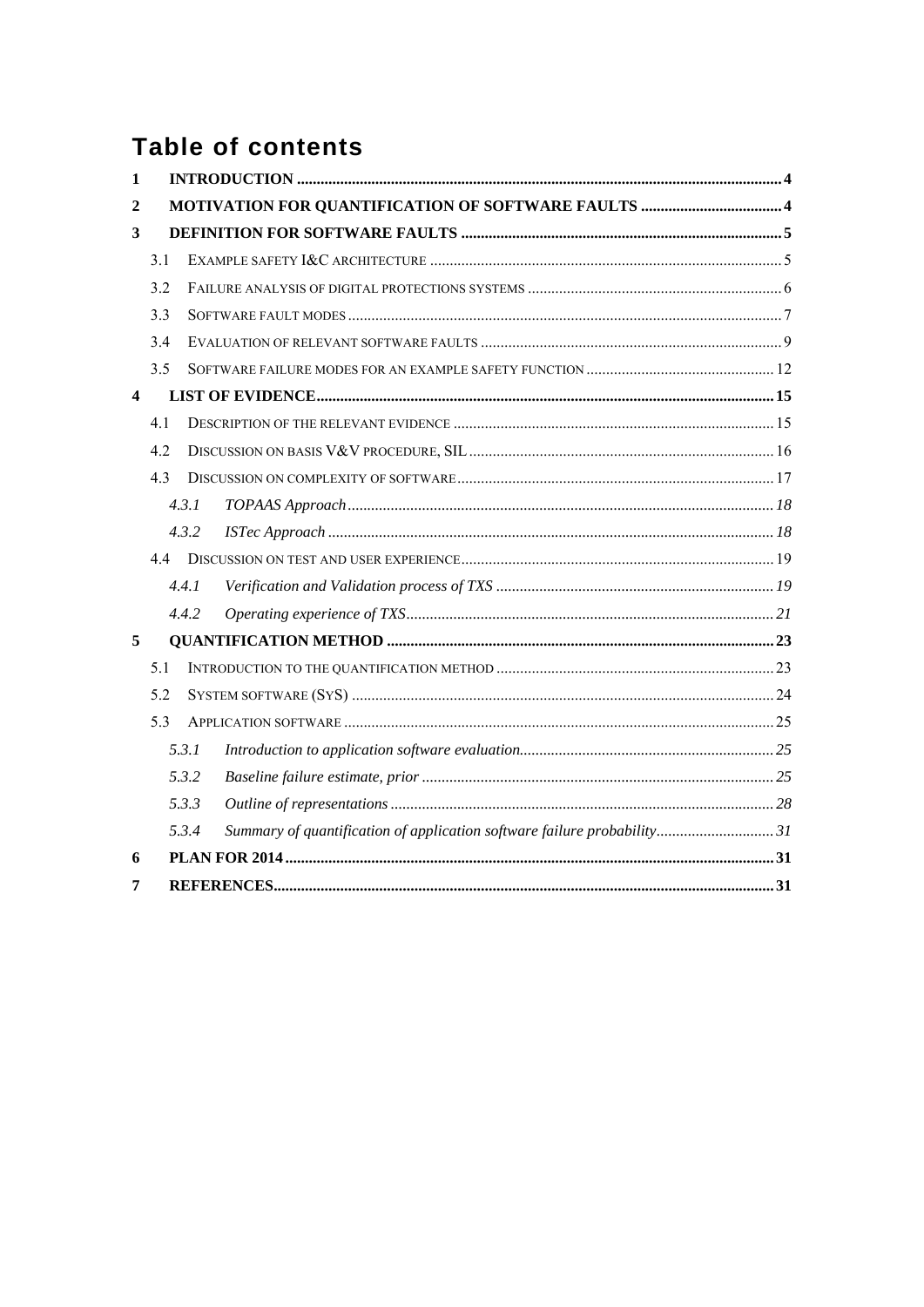#### **Tables**

| Table 1. Effects of software module faults [4]. The cells not filled are considered not |             |
|-----------------------------------------------------------------------------------------|-------------|
| Table 2. Screening of relevant software fault cases for PSA modelling10                 |             |
| Table 3. Principal probability parameters related to I&C failures caused by application |             |
|                                                                                         |             |
| Table 5. Software module level failure modes for the example safety function. Indexes   |             |
|                                                                                         |             |
| Table 7. Assessment of software CCF triggering mechanisms using the TXS operating       | $\ldots$ 23 |
|                                                                                         | .24         |
| Table 9. Baseline failure probability estimates for application software modules26      |             |

#### **Figures**

| Figure 2. Schematic fault tree for failure to actuate EFW-ON in division x. Yellow                  |  |
|-----------------------------------------------------------------------------------------------------|--|
| Figure 3. Schematic fault tree for spurious EFW-OFF in division x. Yellow transfer                  |  |
| Figure 4. A BBN for assessing software reliability using SIL class, software complexity             |  |
| Figure 5. How to estimate the software fault probability based on Table 7 in fatal and              |  |
| Figure 6. Left figure: No signal in a fail-safe configuration. Right figure: No signal in a<br>. 30 |  |
| Figure 7. Left figure: Spurious signal in a fail-safe configuration. Right figure: Spurious         |  |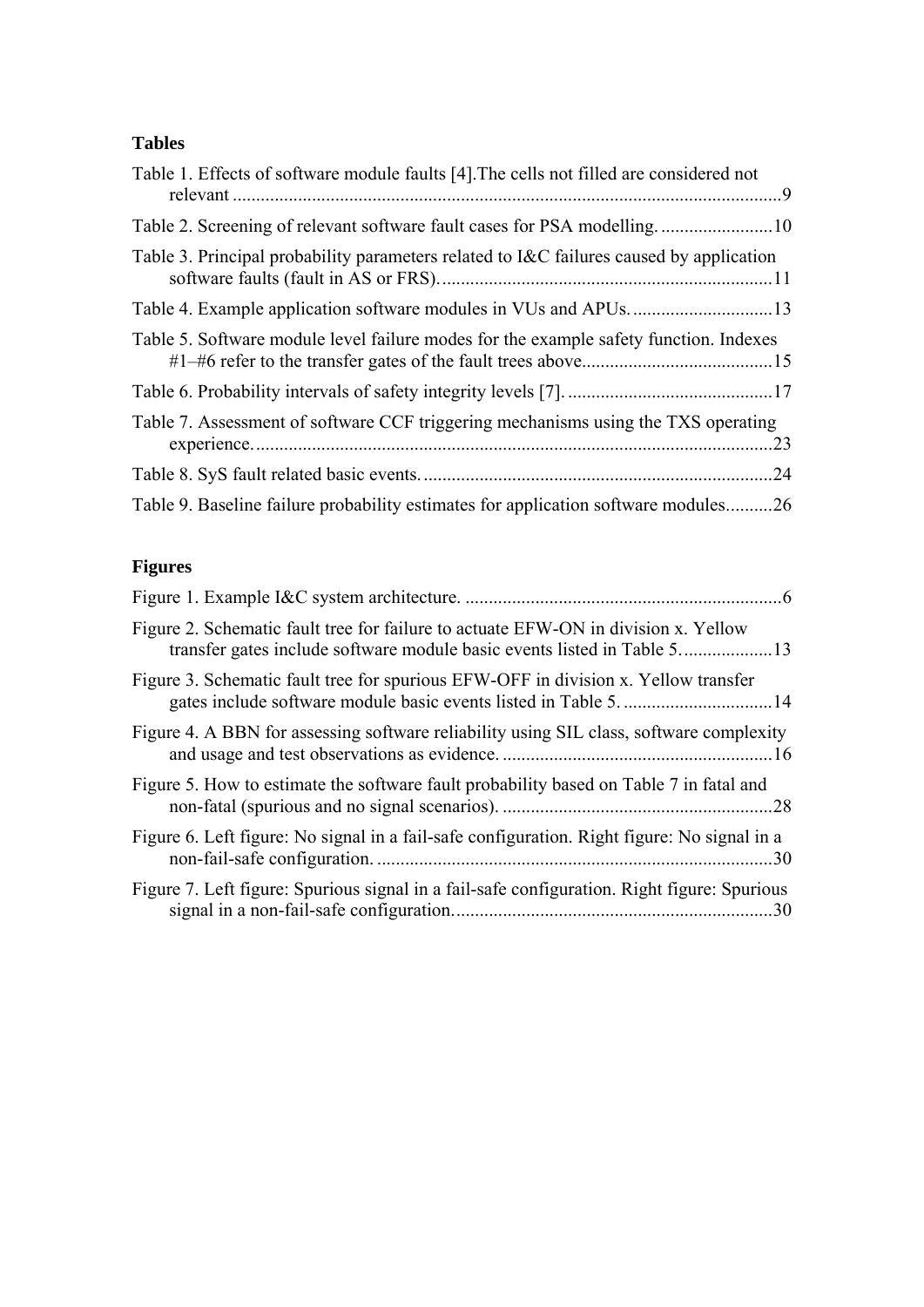## **Abbreviations**

| <b>APU</b>      | Acquisition and processing unit                                 |
|-----------------|-----------------------------------------------------------------|
| <b>AS</b>       | Application software                                            |
| <b>BBN</b>      | <b>Bayesian Belief Net</b>                                      |
| <b>CCF</b>      | Common cause failure                                            |
| <b>CDF</b>      | Core damage frequency                                           |
| <b>DCU</b>      | Data communication unit                                         |
| <b>DCS</b>      | Data communication software                                     |
| <b>DLC</b>      | Data link configuration                                         |
| EF              | <b>Elementary function</b>                                      |
| <b>EFW</b>      | Emergency feedwater system                                      |
| <b>FRS</b>      | Functional requirement specification                            |
| <b>HW</b>       | Hardware                                                        |
| 1&C             | Instrumentation and control                                     |
| <b>IEC</b>      | <b>International Electrotechnical Commission</b>                |
| <b>NKS</b>      | Nordic nuclear safety research                                  |
| <b>NPP</b>      | Nuclear power plant                                             |
| <b>NPSAG</b>    | Nordic PSA Group                                                |
| <b>OECD/NEA</b> | Organisation for Economic Co-operation and Development, Nuclear |
|                 | <b>Energy Agency</b>                                            |
| pfd             | Probability of failure on demand                                |
| <b>PSA</b>      | Probabilistic safety assessment                                 |
| <b>RPS</b>      | Reactor protection system                                       |
| <b>SAFIR</b>    | Finnish Research Programme on Nuclear Power Plant Safety        |
| <b>SIL</b>      | Safety Integrity Level (as defined in IEC 61508)                |
| <b>SIVAT</b>    | Simulation-based validation tool of TXS                         |
| <b>SPACE</b>    | Specification and coding environment of TXS                     |
| SS              | Subsystem                                                       |
| SyS             | System software                                                 |
| SW              | Software                                                        |
| <b>TXS</b>      | TELEPERM <sup>®</sup> XS, product of AREVA                      |
| V&V             | Verification and validation                                     |
| <b>VTT</b>      | <b>Technical Research Centre of Finland</b>                     |
| VU              | Voting unit                                                     |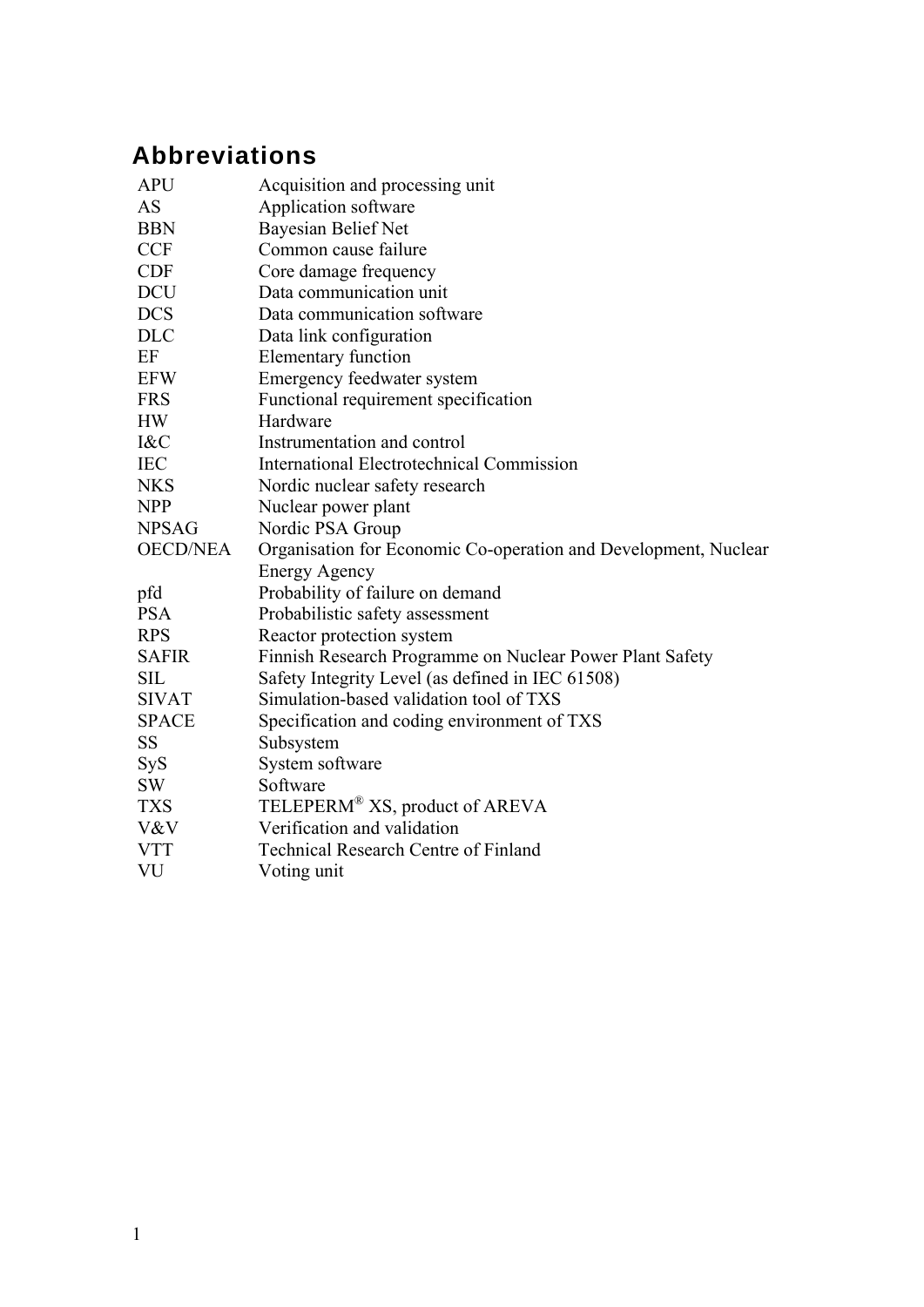### **Summary**

Digital protection and control systems have been in operation for many years now (e.g. in France, Japan) and are appearing as upgrades in older nuclear power plants (NPPs) with increasing operating experience and are standard solutions for new NPPs. To assess the risk of NPP operation and to determine the risk impact of digital system upgrades on NPPs, quantifiable reliability models are needed along with data for digital systems that are compatible with existing probabilistic safety assessments (PSAs). Due to the many unique attributes of these systems (e.g., complex dependencies, software), several challenges exist in systems analysis, modelling and in data collection.

In particular, the assessment of software reliability is challenging. Software failures are in general mainly caused by systematic (i.e. design specification or modification) faults, and not by random errors. Software based systems cannot easily be decomposed into independent components, and the interdependence of the components cannot easily be identified and modelled. Applying software reliability models in the PSA context is hence not a trivial matter.

A project is ongoing, financed by Nordic nuclear safety research (NKS), The Finnish Research Programme on Nuclear Power Plant Safety (SAFIR2014) and Nordic PSA group (NPSAG), with the intent to provide guidelines to analyse and model digital systems in a PSA context, using traditional reliability analysis methods (FMEA, Fault tree analysis). The following focus areas have been identified for the activities:

- 1. Develop a taxonomy of hardware and software failure modes of digital components for common use.
- 2. Develop guidelines regarding level of detail in system analysis and screening of components, failure modes and dependencies.
- 3. Develop an approach for modelling and quantification of common cause failure (CCF) between components.
- 4. Develop an approach for modelling and quantification of software failures.

This report describes the approach for number four above, however it needs to be put in relation to the first three items.

The report will discuss a proposed method for evaluation and quantification of reactor protection system (RPS) software failures in nuclear PSA context. The proposed method will use operational history to estimate the fatal failure probability within system software (operating system, runtime), and use an indirect method for the estimation of failure probability within application software (non-fatal and fatal failures). The quantification for application software is based on two main measures, complexity and the degree of verification and validation of the software.

Collection of data and its challenges will also be discussed. Some data collected for a software platform will be discussed, and used as an example of the difficultness - and challenge - to collect data.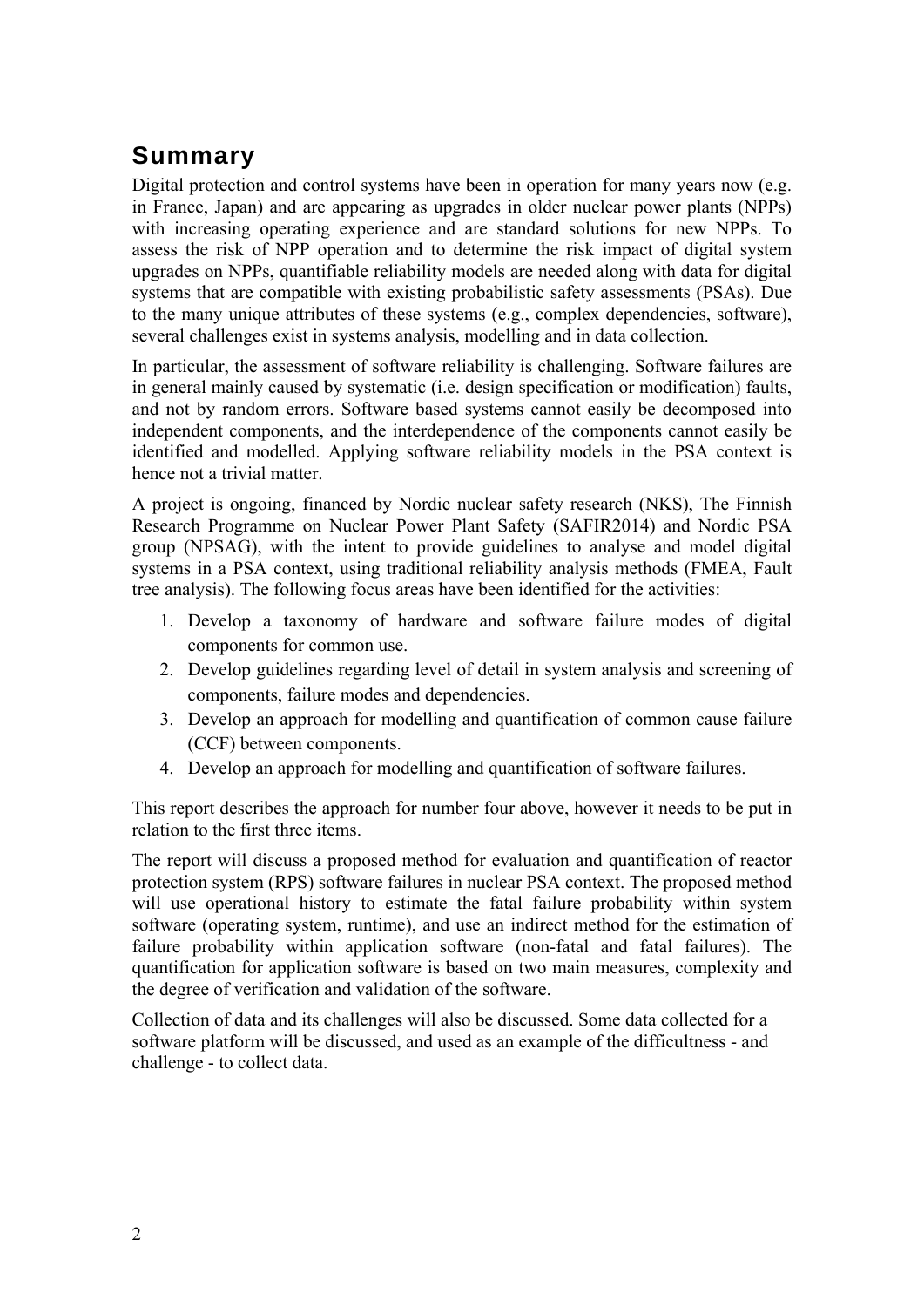## **Acknowledgements**

The work has been financed by NKS (Nordic nuclear safety research), SAFIR2014 (The Finnish Research Programme on Nuclear Power Plant Safety 2011–2014) and the members of the Nordic PSA Group: Forsmark, Oskarshamn Kraftgrupp, Ringhals AB and Swedish Radiation Safety Authority. NKS conveys its gratitude to all organizations and persons who by means of financial support or contributions in kind have made the work presented in this report possible.

## **Disclaimer**

The views expressed in this document remain the responsibility of the author(s) and do not necessarily reflect those of NKS. In particular, neither NKS nor any other organization or body supporting NKS activities can be held responsible for the material presented in this report.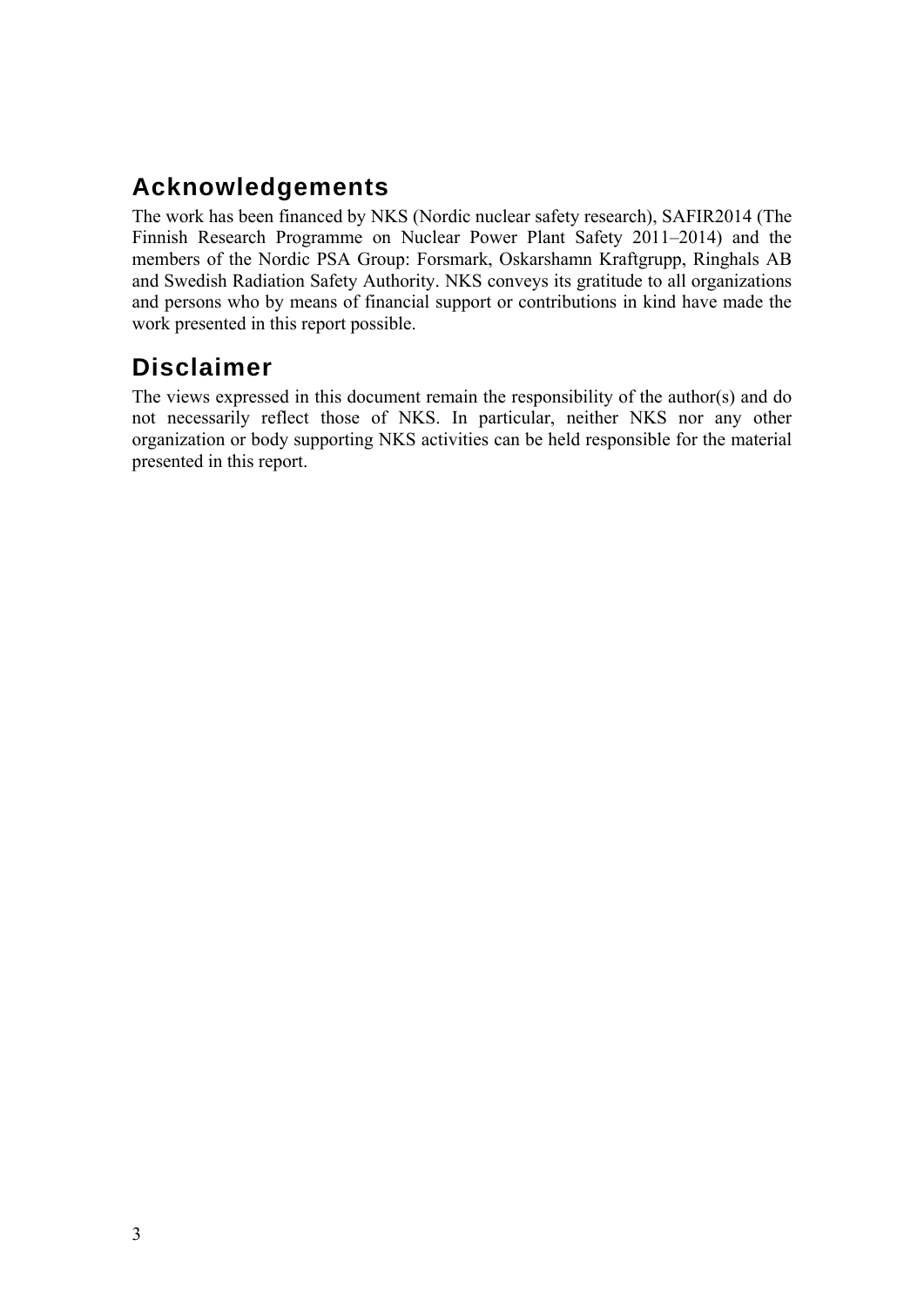## <span id="page-8-0"></span>**1 Introduction**

Digital instrumentation and control (I&C) is becoming more and more common in nuclear power plants (NPPs). Turbine plant I&C and diverse other safety-related systems, which have minor role in probabilistic safety assessment (PSA) context, are already digital. Although quite a number of plants has received digital reactor protection (RPS) systems either as original equipment (e.g. China, France, Japan,) or in upgrade projects (e.g. Sweden, Switzerland, USA), most plants do not yet have digital reactor protection system. New-builds will have complete digital I&C.

Currently, no common approach is available in the NPP field for assessing safety and reliability of digital I&C and meeting related regulatory requirements. However, there is a tradition to try to find harmonised approaches for probabilistic safety assessment (PSA) and its applications and there is generally a strong interest to find solutions and guidelines on how to deal with digital I&C. Due to the absence of a common method for modelling software CCF in the PSA, generic conservative probabilities are usually used, which tend to be conservative and may ultimately prevent PSA results from providing proper risk insights.

This report presents a method for quantification of RPS software failures in nuclear PSA context. The aim is to define a simple yet sufficient model which describes the software failure impacts and provides a quantification approach for the failures. Treatment of common cause failures (CCF) between components is also discussed.

The work is part of the Nordic DIGREL project [[1,](#page-35-1) [2](#page-35-2), [3\]](#page-36-0), and builds partly on the work on taxonomy of failure modes of digital components for the purposes of PSA conducted by the international OECD/NEA Working Group RISK [[4\]](#page-36-1).

## **2 Motivation for quantification of software faults**

The modelling of programmable control systems in PSA is often considered as a difficult and tedious task, especially with regard to the software aspect of the systems. The reason that something is difficult to treat probabilistically is not a good argument to omit the representation of it (the software part) in PSA.

Software faults are important to the system and should be part of a safety analysis. The basic question: "What is the probability that a safety system or a function fails when demanded" is fully feasible and well-formed question for all components or systems independently of the technology on which the systems are based [\[5](#page-36-2)]. A similar conclusion was made in the workshop on Philosophical Basis for Incorporating Software Failures in a Probabilistic Risk Assessment [\[6](#page-36-3)]. As part of the open discussion, the panellists unanimously agreed that:

- software fails
- the occurrence of software failures can be treated probabilistically
- it is meaningful to use software failure rates and probabilities
- software failure rates and probabilities can be included in reliability models of digital systems.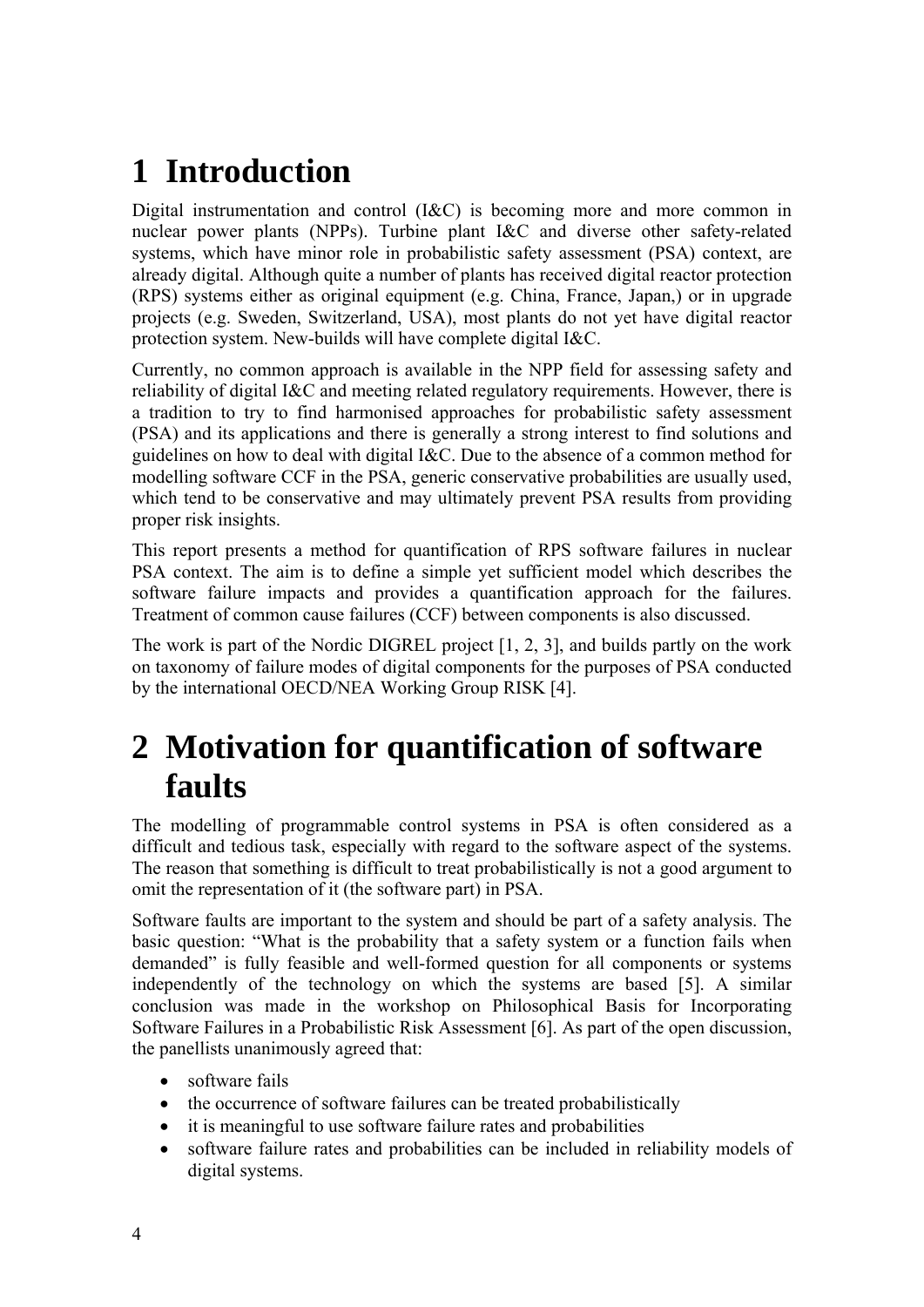<span id="page-9-0"></span>Based on these conclusions, it is necessary to be able to estimate the failure probability of the software.

## **3 Definition for software faults**

## **3.1 Example safety I&C architecture**

DIGREL project primarily considers the RPS of a nuclear power plant, since it is considered more important for PSA than other I&C and it is considered a conceivable target for the activity. There is a general consensus that protection systems shall be included in PSA, while control systems can be treated in a limited manner. The system architecture and the mode of operation of protection systems versus control systems are different, which creates different basis for the reliability analysis and modelling.

Protection systems use microprocessors running in parallel in redundant divisions and they actuate functions on demand (e.g. when process parameter limits are exceeded). Control systems are versatile having both on demand and continuous functions and they do not necessarily have a redundant structure. Different roles of the protection and control systems are also reflected in the safety classification, meaning different safety and reliability requirements.

The differences between different I&C platforms and software may be significant, not only the physical design but also the functional, e.g. fault tolerant features and voting logic. On the other hand, due to the stringent design requirements for protection systems and common functional requirements for safety automation of light water reactors, there are important similarities between design solutions provided by different nuclear safety I&C vendors.

For the purpose of defining concepts and demonstrating modelling and quantification approaches, a generic safety I&C architecture is assumed. The example protection system consists of two diverse subsystems, called RPS-A and RPS-B, both divided into four physically separated divisions (see Figure 1). The platforms of both subsystems are assumed to be identical. The extent of diversity between RPS-A and RPS-B may vary, but we may generally assume that they perform different functions. The number of acquisition and processing units (APU) and voting units (VU) per each subsystem and division may vary, too, but here we assume that there can be more than one APU/VU per each subsystem and division.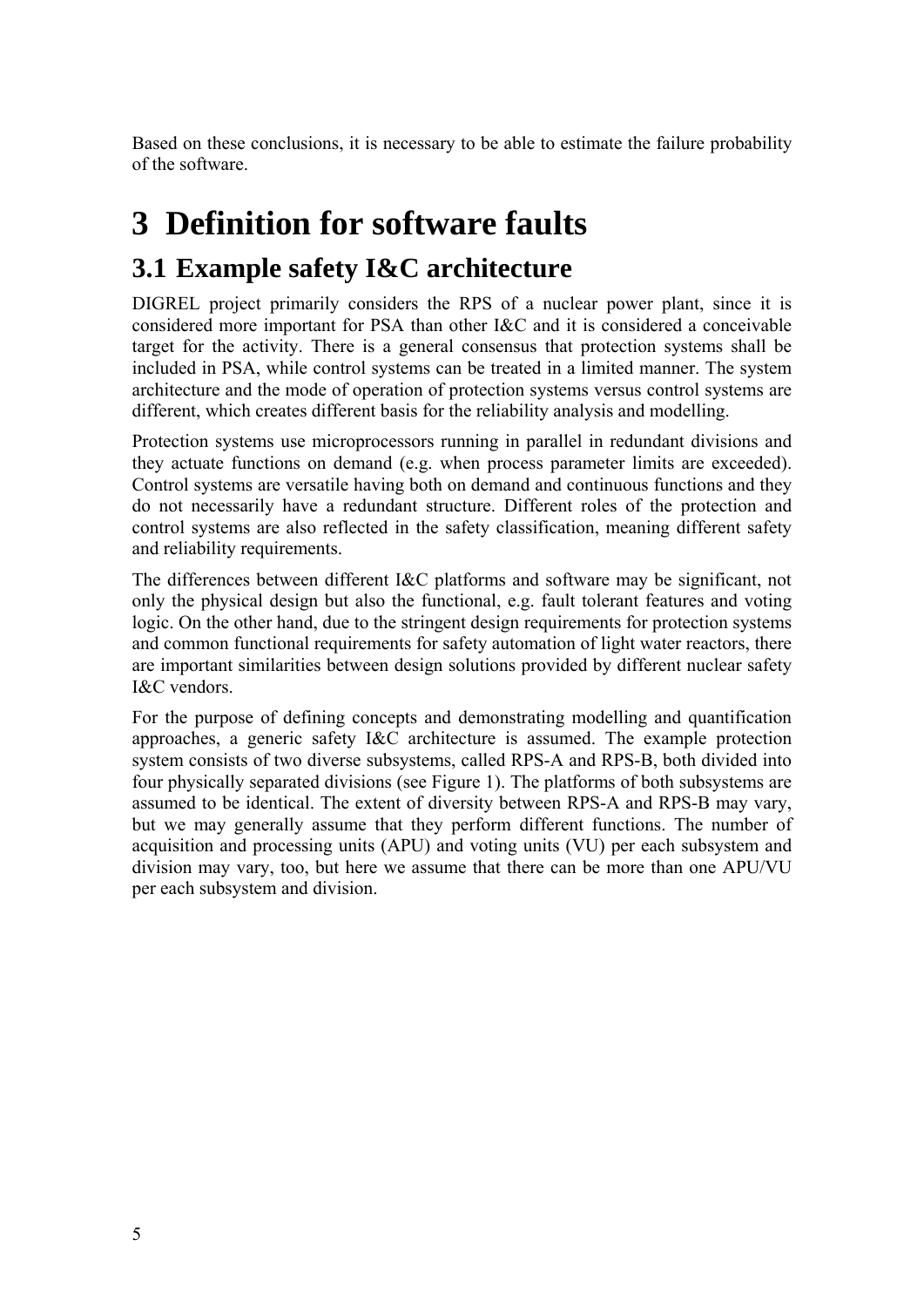<span id="page-10-0"></span>

*Figure 1. Example I&C system architecture.* 

#### <span id="page-10-1"></span>**3.2 Failure analysis of digital protections systems**

With regard to the analysis and modelling of protection systems, the following levels of details can be distinguished [\[4](#page-36-1)]:

- 1. the entire system (subsystems RPS-A and RPS-B in this example)
- 2. a division (4 divisions in this example)
- 3. I&C units, i.e., APUs and VUs. In addition there are data communication units (DCU) which are usually integrated with APUs and VUs
- 4. modules (inside the I&C units)
- 5. basic components (of which modules are built).

At the system and division level, there are basically two failure modes: "failure to actuate the function" and "spurious actuation".

At lower levels (I&C unit, module, basic component), it is relevant to consider more aspects of failure modes, *i.e.*:

- The fault location (in which hardware or software module the fault is located)
- Failure effect:
	- o Fatal, ordered failure (generation of outputs ceases, outputs are set to specified, supposedly safe values),
	- o Fatal, haphazard failure (generation of outputs ceases, outputs are in unpredictable states),
	- o Non-fatal, plausible behaviour (generation of outputs continues, an external observer cannot determine whether the I&C unit or the hardware module has failed or not),
	- o Non-fatal, non-plausible behaviour (generation of outputs continues, an external observer can decide that the I&C unit or the hardware module has failed).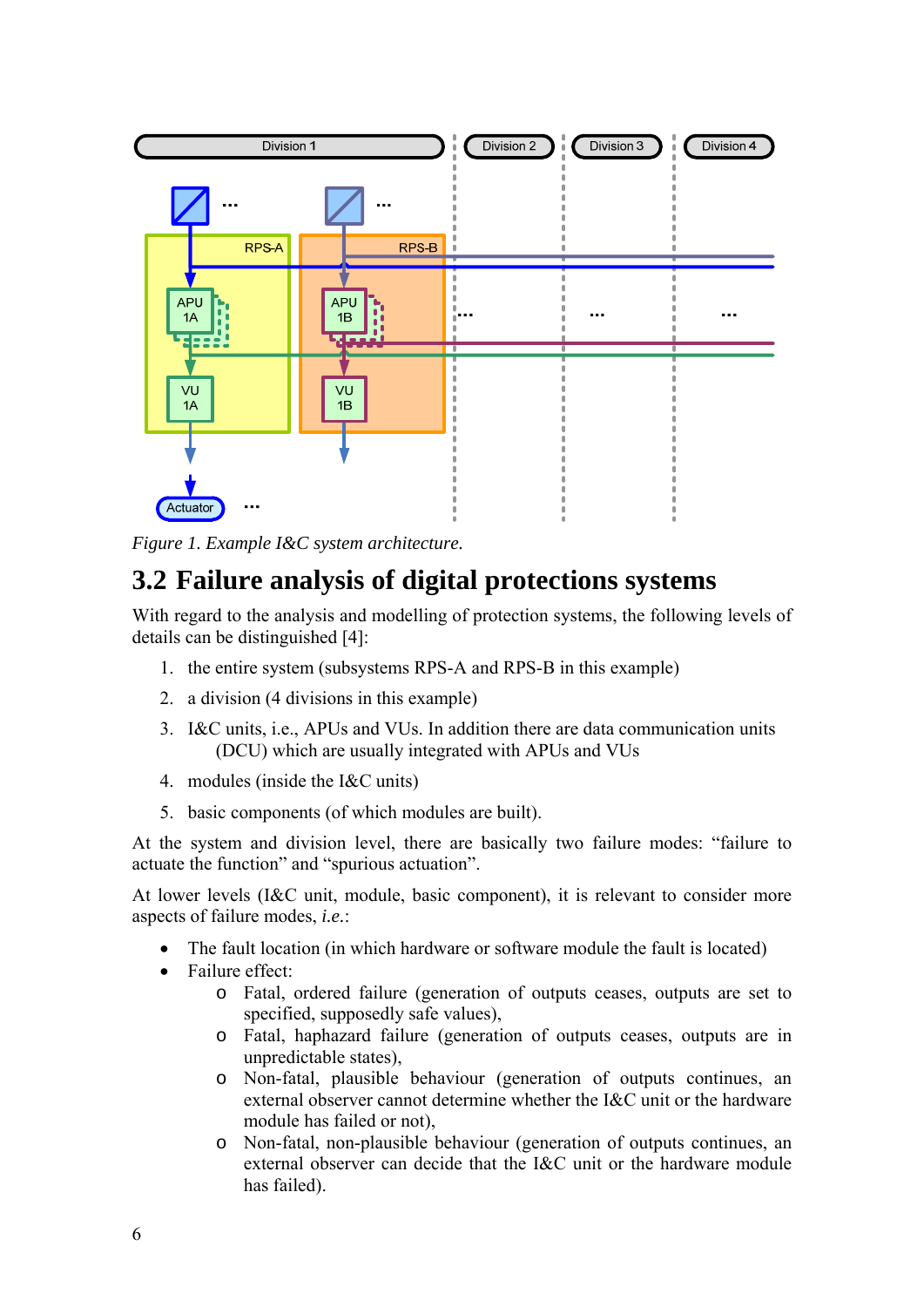<span id="page-11-0"></span>• Detection situation: On-line detection, off-line detection, revealed only by demand, spurious effect.

Safety I&C relies on a high degree of self-monitoring, self-tests, plausibility checks and engineered monitoring functions, all designed to detect faults, errors and potentially unsafe situations, and to convert them into "safe" states. Therefore, for the further analysis, regarding the main I&C units of the RPS, APU and VU, the relevant failure effects can be restricted into "fatal, ordered failure" and "non-fatal, plausible behaviour", and later called "fatal" respectively "non-fatal" failure in this report.

In a fatal failure the processor stops, the watchdog or exception handler responds to the situation and a "safe state" is activated. Depending on how the "safe state" actuation is defined and the considered system level failure modes in PSA, fatal failures may be ignored (no consequences) i.e. the system shows a passive behaviour and lead to "no actuation signal" (fail-safe configuration, such as TELEPERM® XS) or the safe state is used to initiate a fail-safe actuation. Fatal failure affects all functions implemented in the I&C unit.

Non-fatal, plausible behaviour can cause inappropriate responses (failure to respond on demand, spurious actuation). Good design aims at minimizing the area of impact of non-fatal failures to an as small as possible area (e.g. one function) by separating the code of individual I&C functions, by separating application and system software etc.

Fatal haphazard failure is a practically eliminated failure state for APU and VU. It may be relevant for some other types of modules which are not supervised by watchdogs and have not exception handler. In those cases, fatal haphazard failure can be usually associated with one of the failure modes of the hardware.

Non-fatal, implausible behaviour is similar to fatal, ordered failure from the response point of view.

The combination of fault location, failure effect, detection situation together with the fault tolerant design of the system are usually sufficient to determine the functional end effect, such as

- Loss of all functions (outputs) of the I&C unit (APU/VU),
- Loss of a specific function (no actuation on demand),
- Spurious actuation.

The above list is not exhaustive, and, *e.g*., for voting logics or in case of intelligent validation of input signals the functional end effect may be more complex (*e.g*. degraded voting logic). Anyway, the module level (both hardware and software) seems to be sufficient to analyse dependencies important to PSA, at least for protection systems.

### **3.3 Software fault modes**

The qualitative part of the software fault mode analysis is focused on

- a) identification of safety-critical software modules in I&C units
- b) identification of possible effects of postulated faults in the safety-critical software modules
- c) identification of defensive measures against the software faults.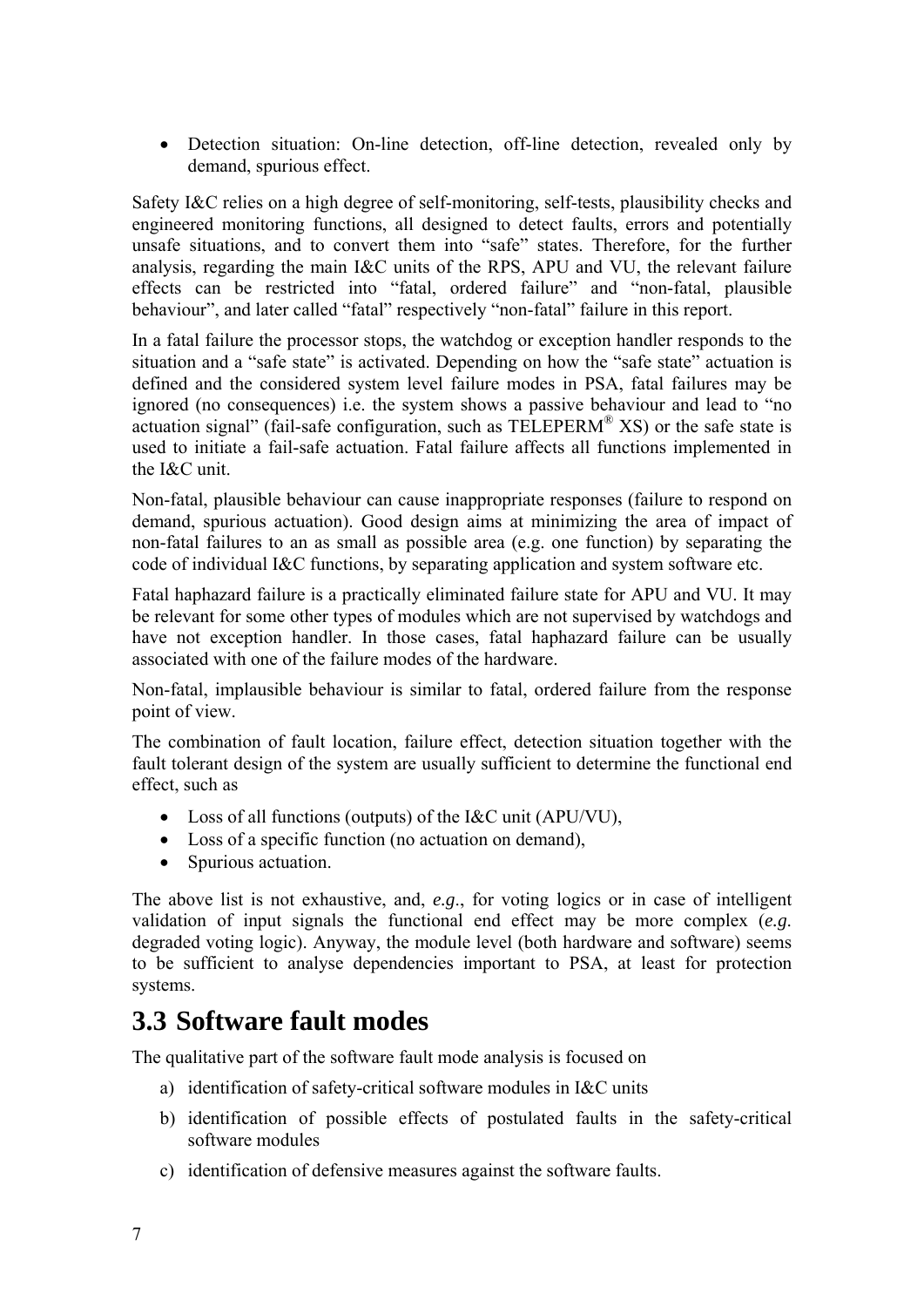The approach is to successively postulate a single software fault in each software module regardless of the likelihood of such faults, and to determine the maximum possible extent of the failure, regardless of the measures taken by design or operation to limit that extent. The following software PSA modules are considered [\[4\]](#page-36-1):

- System software (SyS). This includes the operating system and runtime environment (interaction between application and operating system).
- Elementary functions (EFs)**[1](#page-12-0)**. There is one such module per EF. A virtual EF could be created for each hardware module for which one wants to consider failures due to its software and / or hardware design.
- APU functional requirements specification modules (APU-FRS). There is one such module per application function required of an APU. Their purpose is to allow the representation of errors in functional requirements specifications of the acquisition and processing functions.
- APU application software modules (APU-AS). There is one such module per application function implemented by an APU. Their purpose is to allow the representation of errors in the implementation of application-specific acquisition and processing software. If desired, a virtual module may be used to represent postulated errors in the data tables specifying the hardware configuration and the data communication of the APU.
- Proprietary software (Propr. SW) in I&C. There are other modules than the processor module. Specific pieces of software may be present in hardware modules in APU, DCU, VU or any other module of the system (e.g. power supply) other than SyS and AS.
- VU functional requirements specification modules (VU-FRS). There is one such module per voting function required of a VU. Their purpose is to allow the representation of errors in functional requirements specifications of the voting functions.
- VU application software modules (VU-AS). There is one such module per voting function implemented by a VU. Their purpose is to allow the representation of errors in the implementation of application-specific voting software. If desired, a virtual module may be used to represent postulated errors in the data tables specifying the hardware configuration and the data communication of the VU.
- Data communication software (DCS). There could be a dedicated operating system software in the DCSs.
- Data link configuration (DLC). There is one such module per network in the system.

Given the taxonomy of end effects at I&C level, [Table 1](#page-13-1) summarises the maximum failure effect of a postulated software fault in each of the software PSA modules:

• FF-1SS: Failure of one Function (or more) in one subsystem. This case refers to non-fatal software failures that result in the misbehaviour of one or more I&C functions in one subsystem. The I&C functions that are dependent on the failed

1

<span id="page-12-0"></span>**<sup>1</sup>** For TELEPERM® XS EF are called function blocks. EF can be considered as part of the system software. However, all the application-specific processing is done in the code of the elementary functions modules. For this reason, EF could be considered as part of the application software.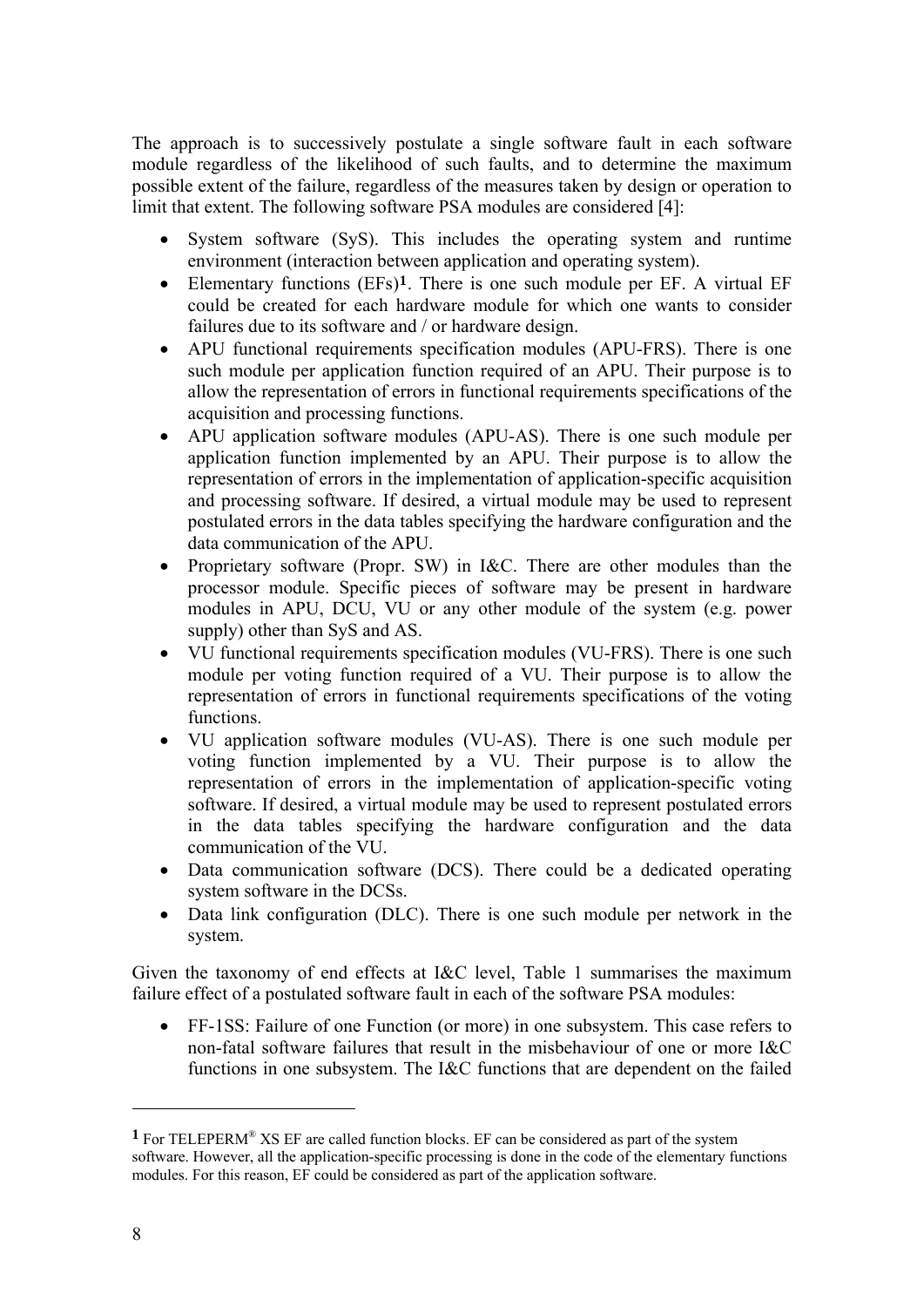<span id="page-13-0"></span>functions could also fail. Those dependent functions are necessarily in the same subsystem.

- FF-1D-1SS: Failure of one Function (or more) in only one division in one subsystem. This case refers to non-common cause, non-fatal software failures of I&C functions without vote.
- FF-AllSS: Failure of one Function (or more) in all subsystems
- 1APU/1VU: Failure of one set of redundant APUs/VUs. This case refers to fatal software failures affecting only one set of redundant APUs/VUs (necessarily in the same subsystem).
- MAPU-1SS: Failure of multiple sets of redundant APUs in only one subsystem
- 1SS: Loss of one subsystem.
- MAPU-AllSS: Failure of multiple sets of redundant APUs in both subsystems
- 1SS-APU: Loss of one Subsystem and of one or more sets of redundant APUs in the other subsystem.
- SYSTEM: Loss of both subsystems.

<span id="page-13-1"></span>*Table 1. Effects of software module faults [\[4](#page-36-1)].The cells not filled are considered not relevant* 

|                 |            | <b>SW</b> fault location |            |           |           |            |     |        |            |            |
|-----------------|------------|--------------------------|------------|-----------|-----------|------------|-----|--------|------------|------------|
| <b>Effect</b>   | <b>SyS</b> | $EF$ (in                 | APU-       | APU-      | Propr.    | VU-        | VU- | EF(in) | <b>DCS</b> | <b>DLC</b> |
|                 |            | APU                      | <b>FRS</b> | <b>AS</b> | <b>SW</b> | <b>FRS</b> | AS  | VU)    |            |            |
| FF-1SS          | R          | R                        | R          | R         |           | R          | R   | R      |            |            |
| $FF-1D-$        | R          | R                        | R          | R         |           |            |     |        |            |            |
| 1SS             |            |                          |            |           |           |            |     |        |            |            |
| <b>FF-AllSS</b> | R          | R                        |            |           |           |            |     |        |            |            |
| 1APU            | R          | R                        | R          | R         | R         |            |     |        |            |            |
| 1VU             | R          |                          |            |           | R         | R          | R   | R      |            |            |
| <b>MAPU-</b>    | R          | R                        |            |           | R         |            |     |        |            |            |
| 1SS             |            |                          |            |           |           |            |     |        |            |            |
| 1SS             | R          | R                        | R          |           | R         | R          | R   | R      | R          | R          |
| <b>MAPU-</b>    | R          | R                        |            |           | R         |            |     |        |            |            |
| <b>AllSS</b>    |            |                          |            |           |           |            |     |        |            |            |
| <b>1SS-APU</b>  | R          | R                        |            |           | R         |            |     |        |            |            |
| <b>SYSTEM</b>   | R          | R                        |            |           | R         | R          | R   | R      | R          |            |

R: Relevant.

#### **3.4 Evaluation of relevant software faults**

[Table 1](#page-13-1) includes a number of possible failure effects for different software faults. Although it would be impractical to take all of them into consideration in the PSA model, the most relevant can be identified. In this report, the software faults and effects proposed in [Table 2](#page-14-1) will be considered.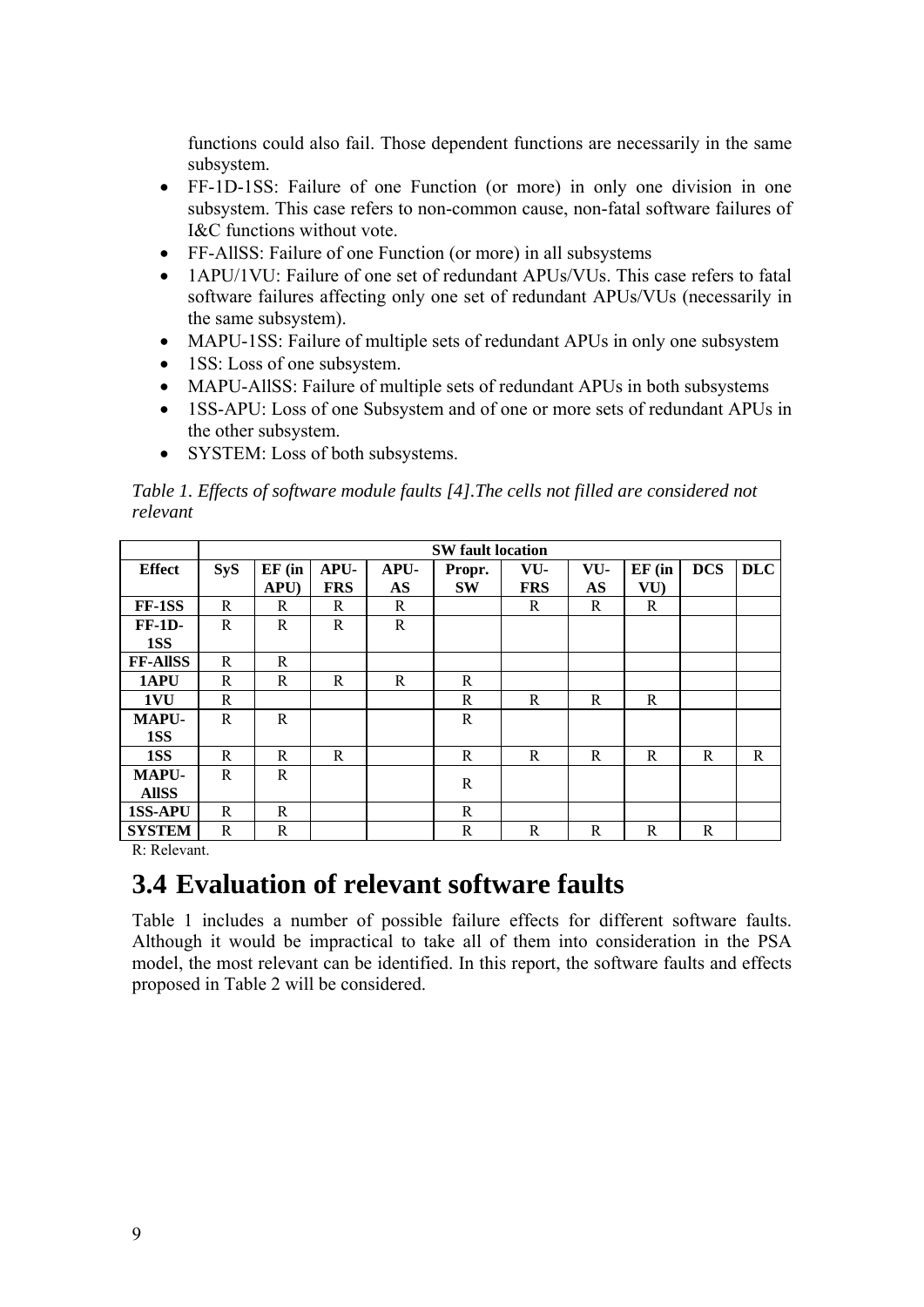<span id="page-14-1"></span>

|                  |            | <b>SW</b> fault location |            |      |           |                |                |        |                |                |
|------------------|------------|--------------------------|------------|------|-----------|----------------|----------------|--------|----------------|----------------|
| <b>Effect</b>    | <b>SyS</b> | $EF$ (in                 | APU-       | APU- | Propr. SW | VU-            | VU-            | EF(in) | <b>DCS</b>     | <b>DLC</b>     |
|                  |            | APU                      | <b>FRS</b> | AS   |           | <b>FRS</b>     | AS             | VU)    |                |                |
| FF-1SS           |            |                          | 4a         | 4a   |           | 4b             | 4b             |        |                |                |
| <b>FF-1D-1SS</b> |            |                          | 4c         | 4c   |           |                |                |        |                |                |
| <b>FF-allSS</b>  |            |                          |            |      |           |                |                |        |                |                |
| 1APU/1VU         |            |                          | 3a         | 3a   |           | 3 <sub>b</sub> | 3 <sub>b</sub> |        |                |                |
| MAPU-            |            |                          |            |      |           |                |                |        |                |                |
| 1SS              |            |                          |            |      |           |                |                |        |                |                |
| 1SS              | 2a         | 2a                       | 2a         |      | 2a        | 2a             | 2a             | 2a     | 2 <sub>b</sub> | 2 <sub>b</sub> |
| MAPU-            |            |                          |            |      |           |                |                |        |                |                |
| <b>AllSS</b>     |            |                          |            |      |           |                |                |        |                |                |
| <b>1SS-APU</b>   |            |                          |            |      |           |                |                |        |                |                |
| <b>SYSTEM</b>    |            |                          |            |      |           |                |                |        |                |                |

<span id="page-14-0"></span>*Table 2. Screening of relevant software fault cases for PSA modelling.* 

1. Software fault causing loss of both subsystems (SYSTEM). This is a complete CCF covering all subsystems that have the same SyS. The probability of such an event is naturally extremely low, but the basic event can be used to evaluate the level of hardware diversity in the actuation of safety functions. It is only reasonable to consider a fatal failure consisting in a crash of the processing units, i.e., transition of the computers to a shut-down state. This maximal end effect covers all the other principally possible end effects. Software fault can be located in SyS, EFs, proprietary SW-modules in APUs/VUs, DCS, but it can be represented in a model by a single basic event.

For this event, a single generic probability needs to be estimated, denoted here P(SYSTEM-SyS fatal CCF).

- 2. Software fault causing loss of one subsystem (1SS). This is a complete CCF causing a fatal failure which crashes the processing units in one subsystem, i.e.,transition of the computers to a shut-down state. The software fault can be located in
	- a) the SyS, EF (APU/VU), APU-FRS, proprietary SW-modules in APUs/VUs, VU-FRS or VU-AS,
	- b) DCS or DLC.

Difference is that in case of fatal failure in DCS or DLC (b), VUs run and can take safe fail states. In case (a), the whole subsystem stops running and also takes a safe state.

For each case, a generic probability needs to be estimated, denoted here P(1SS-SyS fatal CCF) resp. P(1SS-DCU fatal CCF).

3. Software fault causing failure of redundant set of APUs (3a, see [Table 2](#page-14-1)) or VUs (3b) in one subsystem (1APU, 1VU, respectively). This is a fatal fault causing loss of all functions. The fault can be in APU/VU-FRS or APU/VU-AS.

There is a variant, where the software fault could cause the failure of multiple sets of APUs in one subsystem (MAPU-1SS). It remains to be analysed casespecifically whether there is a need to consider such CCF.

For this event, a single generic probability needs to estimated, denoted here as P(AS fatal fault).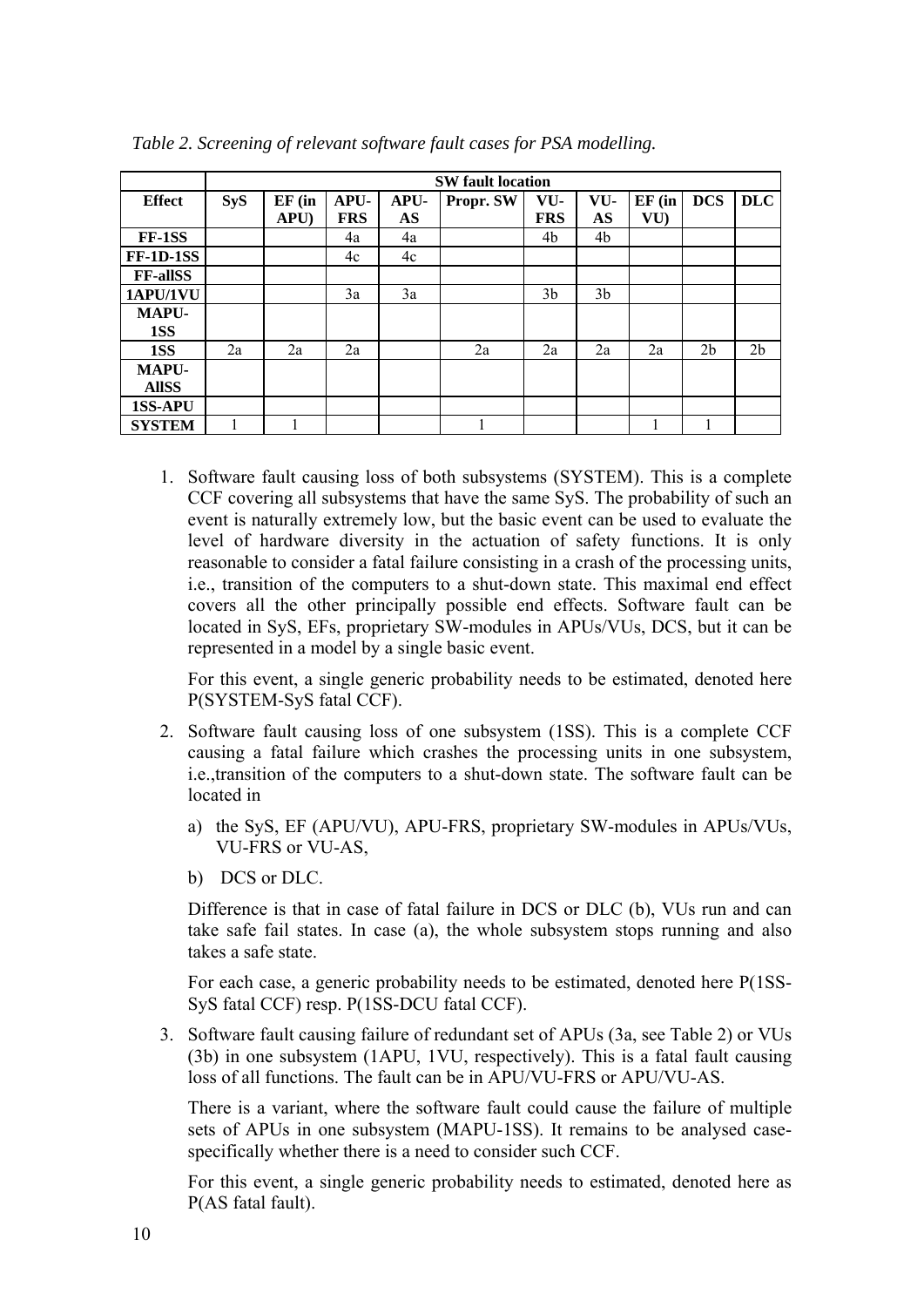<span id="page-15-0"></span>4. Software fault causing a failure of one or more application functions. This is a non-fatal failure and can be failure to actuate the function or spurious actuation. The fault can be in the APUs (4a), VUs (4b) or have effect only in one division (4c). For instance, there can be safety functions which are actuated on 2-o-o-4 basis or are not implemented in all divisions. Cases  $4a - 4c$  are modelled by application function and failure mode specific basic events.

The relationship between AS fault and FRS fault can be taken into account in a Bayesian manner, i.e.,

 $P(AS \text{ fault}) = P(AS \text{ fault} | FRS \text{ fault})P(FRS \text{ fault}) + P(AS \text{ fault} | no FRS$ fault)P(no FRS fault).

In addition, in order to distinguish between fatal and non-fatal failure, we need to estimate the fraction of AS faults causing fatal respective non-fatal failures.

[Table 3](#page-15-1) includes a principal decomposition of probability parameters related to faults in AS or FRS. In section [5.3](#page-29-1), handling of AS faults is further developed to better match the proposed quantification and modelling approach.

<span id="page-15-1"></span>*Table 3. Principal probability parameters related to I&C failures caused by application software faults (fault in AS or FRS).* 

| <b>Parameter</b>                 | <b>Description</b>               | <b>Comment</b>                                           |
|----------------------------------|----------------------------------|----------------------------------------------------------|
| P(APU-FRS fault)                 | Probability of a fault in FRS.   | FRS specific value. FRS may be                           |
| P(VU-FRS fault)                  | Fault itself does not cause      | common to more than one AS.                              |
|                                  | anything, but it increases the   |                                                          |
|                                  | likelihood of an AS fault. AS    |                                                          |
|                                  | fault can be fatal or non-fatal. |                                                          |
| P(APU-AS fault   APU-            | Probability of an AS-fault given | FRS fault is not necessarily critical to                 |
| FRS fault)                       | FRS-fault. AS-fault causes       | cause a failure of AS function, i.e., P(AS               |
| P(VU-AS fault   VU-              | fatal or non-fatal failure of    | fault   FRS fault $) < 1$                                |
| FRS fault)                       | APU/VU.                          |                                                          |
| P(APU-AS fault   no              | Probability of an AS-fault given | Can be assumed to be a generic value                     |
| APU-FRS fault)                   | no FRS-fault. The AS-fault is    |                                                          |
| P(VU-AS fault   no VU-           | caused by the implementation     |                                                          |
| FRS fault)                       | or translation error from FRS to |                                                          |
|                                  | AS. AS-fault causes fatal or     |                                                          |
|                                  | non-fatal failure of APU/VU.     |                                                          |
| P(APU fatal   APU-AS             | Fraction of fatal failures       | Can be assumed to be a generic value                     |
| fault)                           |                                  |                                                          |
| P(VU fatal   VU-AS               |                                  |                                                          |
| fault)                           |                                  |                                                          |
| P(APU-AS non-fatal)              | Fraction of non-fatal failures.  | $P(AS \text{ non-fatal}   AS \text{ fault}) = 1 - P(AS)$ |
| APU-AS fault)                    | Non-fatal failure can cause      | fatal   AS fault)                                        |
| P(VU-AS non-fatal                | failure to actuate or spurious   |                                                          |
| VU-AS fault)                     | actuation                        |                                                          |
| $P(APU-AS \text{ no actuation})$ | Fraction of non-fatal failures   |                                                          |
| APU-AS non-fatal)                | causing failure to actuate.      |                                                          |
| $P(VU-AS)$ no actuation          |                                  |                                                          |
| VU-AS non-fatal)                 |                                  |                                                          |
| $P(APU-AS$ spurious $ $          | Fraction of non-fatal failures   | P(APU-AS spurious   APU-AS non-                          |
| APU-AS non-fatal)                | causing spurious actuation.      | $fatal$ ) = 1 – P(APU-AS no actuation                    |
| $P(VU-AS$ spurious               |                                  | APU-AS non-fatal)                                        |
| VU-AS non-fatal)                 |                                  |                                                          |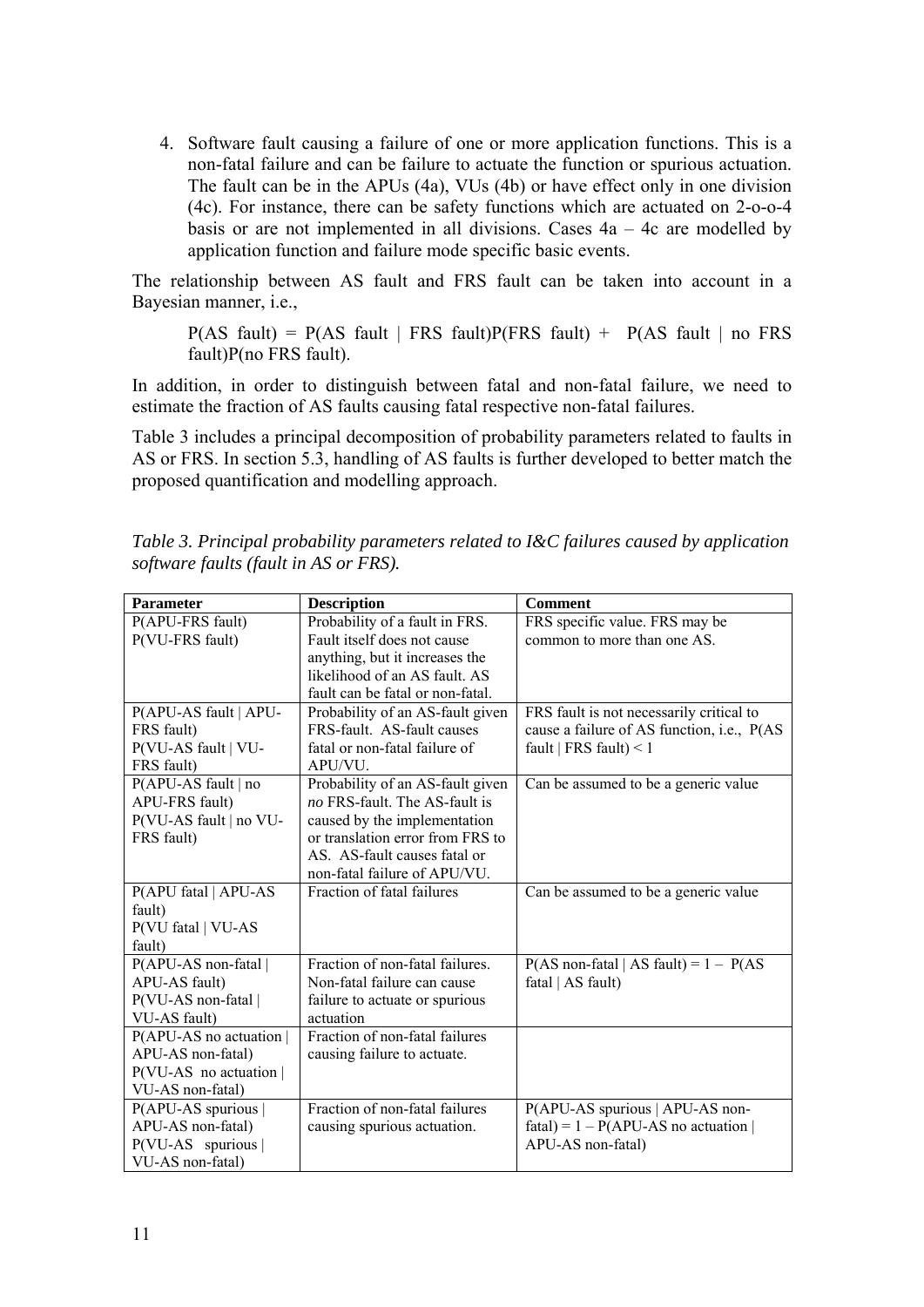### <span id="page-16-0"></span>**3.5 Software failure modes for an example safety function**

As an example, the emergency feedwater system (EFW) pump and the safety core cooling are considered [[1\]](#page-36-4). The failure modes of the pump for this safety function are

- failure to start
- spurious stop.

The above failures may be caused by several reasons, among others failures of the safety I&C, making the link to the fault tree models of RPS. We denote the start signal of EFW-pump by EFW-ON and the stop signal by EFW-OFF.

Assuming similar RPS architecture as in [Figure 1](#page-10-1), the signal path from the measurements to the pump goes via APUs and a division specific VU. The design principle of RPS is that given the critical input signals from the measurements, 2-o-o-4 is enough to create the actuation signals in APUs (EFW-ON). APUs send the signal to all VUs, which vote again by 2-o-o-4 principle, causing the start signal EFW-ON.

EFW-pumps may also be supervised by a pump leakage protection function. If a leakage is detected in the pump room, the protection system shall stop the pump (only the specific pump). The signal path is the same as for EFW-ON signal, but the measurements are different and the output signal is designated as EFW-OFF. The difference is also that EFW-OFF is a division specific safety function (only the leaking train is stopped).

The following fail-safe principles have been assumed:

- Voting units are assumed to fail to provide EFW-ON and EFW-OFF signals if power supply fails or if there is an internal voting unit failure (i.e. the default value is 0).
- At loss of communication between VU and APU due to a detected failure in the APU, VUs change the voting rule from 2-o-o-4 to 2-o-o-3 in case of a single failure. In this report, CCF due to a systematic SW fault is considered. In this case the preferred state is actuation of EFW-OFF.
- In case of APU safety functions, detected failures of input signals from measurements or from other APUs cause an actuation (i.e. the default value is 1) in a 2-o-o-4 condition.
	- o EFW-ON is actuated by 2-o-o-4 (e.g. based on the calculation of the second MIN value of the measurements) low water level condition in the reactor pressure vessel, denoted by the acronym RPV-LL. There are four measurement sensors, one in all four divisions, which information is shared by all divisions.
	- o EFW-OFF is actuated by 2-o-o-2 leakage protection signal in each EFW train, denoted by  $EFW-LEAK-x$ ,  $x = 1, 2, 3, 4$ . There are two measurement sensors per each division, and this information is *not* shared between divisions. EFW-OFF stops the affected EFW train in case of pipe break in an EFW train.

[Table 4](#page-17-1) summarises the application software modules considered in this example.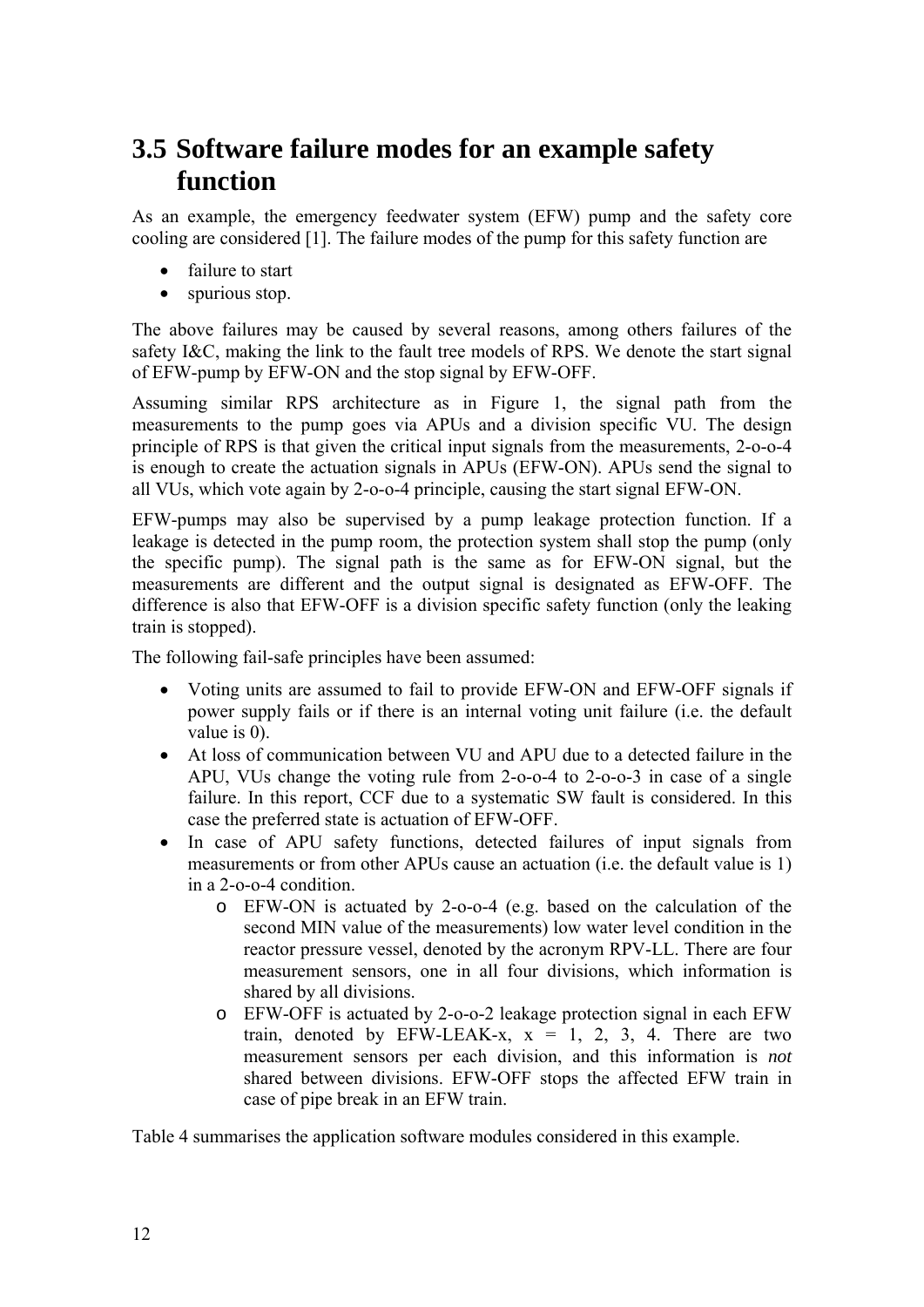<span id="page-17-1"></span>

| Unit       | <b>Application software</b> | <b>Condition</b>                                             |
|------------|-----------------------------|--------------------------------------------------------------|
| VU         | <b>EFW-ON</b>               | $2$ -o-o-4 EFW-ON from APUs $1-4$                            |
|            | <b>EFW-OFF</b>              | EFW-OFF from the same division's APU                         |
| <b>APU</b> | <b>EFW-ON</b>               | $2$ -o-o-4 RPV-LL from APUs $1-4$                            |
|            | <b>EFW-OFF</b>              | EFW-LEAK from the same division's APU                        |
|            | RPV-LL                      | 2-o-o-4 RPV water level below "very low level" measurement   |
|            |                             | from division 1–4 RPV level measurement sensors (can be      |
|            |                             | realised so that each APU calculates the 2nd MIN value and   |
|            |                             | threshold and exchanges the result with each other)          |
|            | EFW-LEAK                    | 1-o-o-2 water level in the EFW pump room over the leakage    |
|            |                             | criterion from the same division's leakage detection sensors |

<span id="page-17-0"></span>*Table 4. Example application software modules in VUs and APUs.* 

A schematic fault tree for the failure to actuate EFW-ON in division  $x (x = 1, 2, 3 \text{ or } 4)$ is shown in [Figure 2](#page-17-2) and spurious EFW-OFF in [Figure 3.](#page-18-1) The fault tree is developed down to boxes of hardware and software modules failure modes. Software modules failure modes are listed in [Table 5.](#page-19-1) Hardware modules failure modes are omitted since they are out of the scope of the report. Only one redundancy (division 4) is developed at the APU level. The other divisions are identical.



<span id="page-17-2"></span>*Figure 2. Schematic fault tree for failure to actuate EFW-ON in division x. Yellow transfer gates include software module basic events listed in [Table 5](#page-19-1).*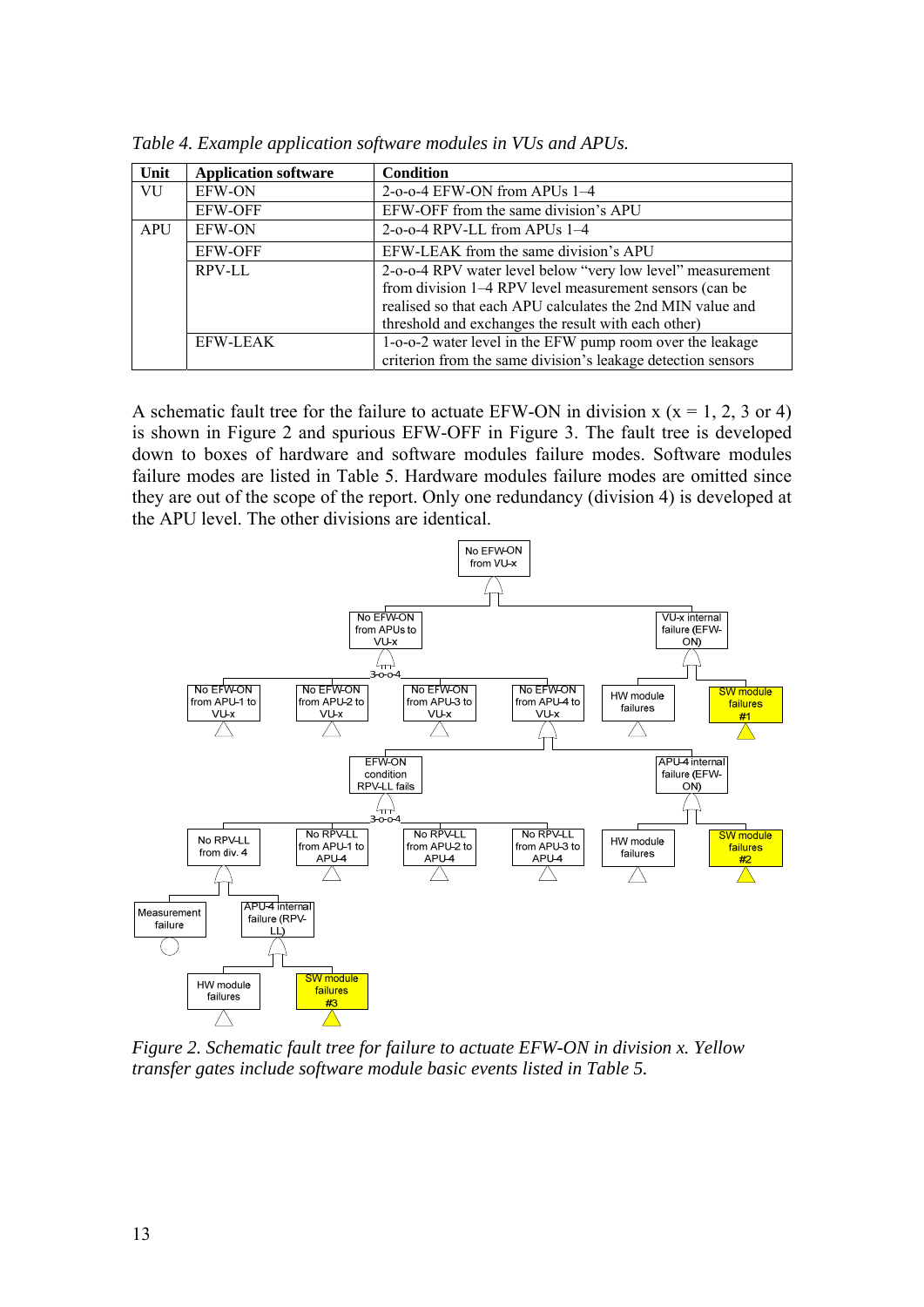<span id="page-18-0"></span>

<span id="page-18-1"></span>*Figure 3. Schematic fault tree for spurious EFW-OFF in division x. Yellow transfer gates include software module basic events listed in [Table 5](#page-19-1).*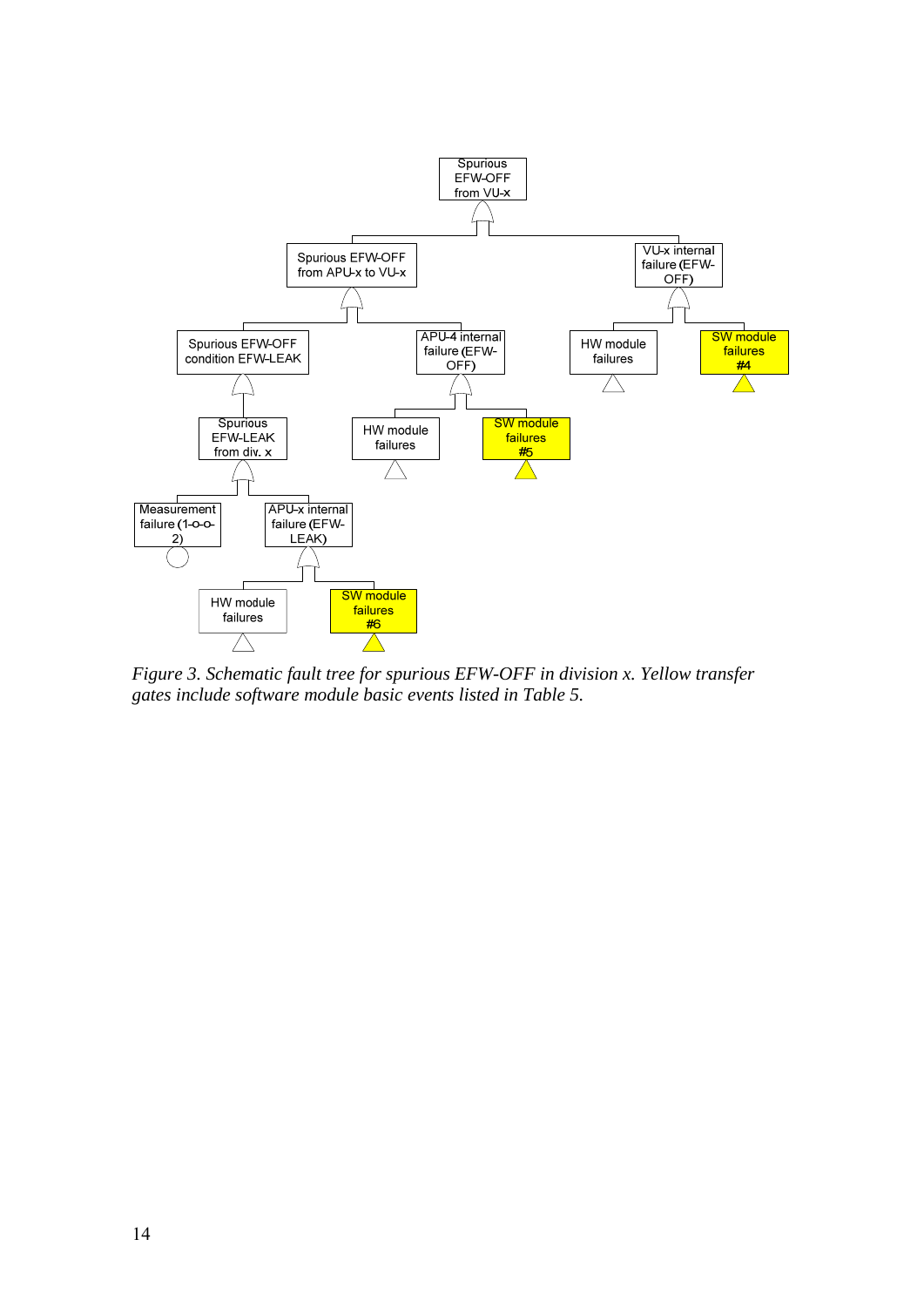| Unit       | <b>EFW</b> function failure                                  | <b>Software failure modes</b>                                                                                                                                        |                                                                |  |  |  |  |
|------------|--------------------------------------------------------------|----------------------------------------------------------------------------------------------------------------------------------------------------------------------|----------------------------------------------------------------|--|--|--|--|
|            | mode                                                         | <b>Fatal faults</b>                                                                                                                                                  | <b>Non-fatal faults</b>                                        |  |  |  |  |
|            | Failure to actuate EFW-ON                                    |                                                                                                                                                                      |                                                                |  |  |  |  |
| VU         | #1<br>No EFW-ON from VU                                      | SYSTEM level CCF in SW<br>$\bullet$<br>modules (case 1)<br>1SS level CCF in SW modules<br>$(\case 2a)$<br>1VU level CCF in SW<br>modules (case 3b)                   | EFW-ON application SW<br>$\bullet$<br>fault in VU (case 4b)    |  |  |  |  |
| <b>APU</b> | #2<br>No EFW-ON from<br>APU to VU                            | SYSTEM level CCF in SW<br>$\bullet$<br>modules (case 1)<br>1SS level CCF in SW modules<br>$\bullet$<br>(case 2a and 2b)<br>1APU level CCF in SW<br>modules (case 3a) | EFW-ON application SW<br>$\bullet$<br>fault in APU (case 4a)   |  |  |  |  |
|            | #3<br>EFW-ON condition<br>RPV-LL fails in APU<br>$(3-0-0-4)$ |                                                                                                                                                                      | RPV-LL application SW<br>fault in APU (case 4a)                |  |  |  |  |
|            | Spurious EFW-OFF                                             |                                                                                                                                                                      |                                                                |  |  |  |  |
| VU         | #4<br>Spurious EFW-OFF                                       | SYSTEM level CCF in SW<br>modules (case 1)<br>1SS level CCF in SW modules<br>(case 2a)<br>1VU level CCF in SW<br>modules (case 3b)                                   | EFW-OFF application SW<br>fault in VU (case 4b)                |  |  |  |  |
| <b>APU</b> | #5<br>Spurious EFW-OFF<br>from APU to VU                     | SYSTEM level CCF in SW<br>$\bullet$<br>modules (case 1)<br>1SS level CCF in SW modules<br>(case 2a and 2b)<br>1APU level CCF in SW<br>modules (case 3a)              | EFW-OFF application SW<br>$\bullet$<br>fault in APU (case 4a)  |  |  |  |  |
|            | #6<br>Spurious EFW-OFF<br>condition EFW-LEAK<br>in APU       |                                                                                                                                                                      | EFW-LEAK application SW<br>$\bullet$<br>fault in APU (case 4a) |  |  |  |  |

<span id="page-19-1"></span><span id="page-19-0"></span>*Table 5. Software module level failure modes for the example safety function. Indexes #1–#6 refer to the transfer gates of the fault trees above.* 

## **4 List of evidence**

## **4.1 Description of the relevant evidence**

Figure 4 illustrates a Bayesian Belief Net (BBN) for quantification of software reliability proposed in [[10\]](#page-36-5). This model includes three main pieces of evidence which are proposed to be used in the quantification of probability of failure on demand (pfd) of an AS: Safety Integrity Level (SIL) class, software complexity and observations from usage and tests. The main rationale for the model is that development process and product quality affect the reliability of the software, which in turn affects the amount of discrepancies observed during usage and tests.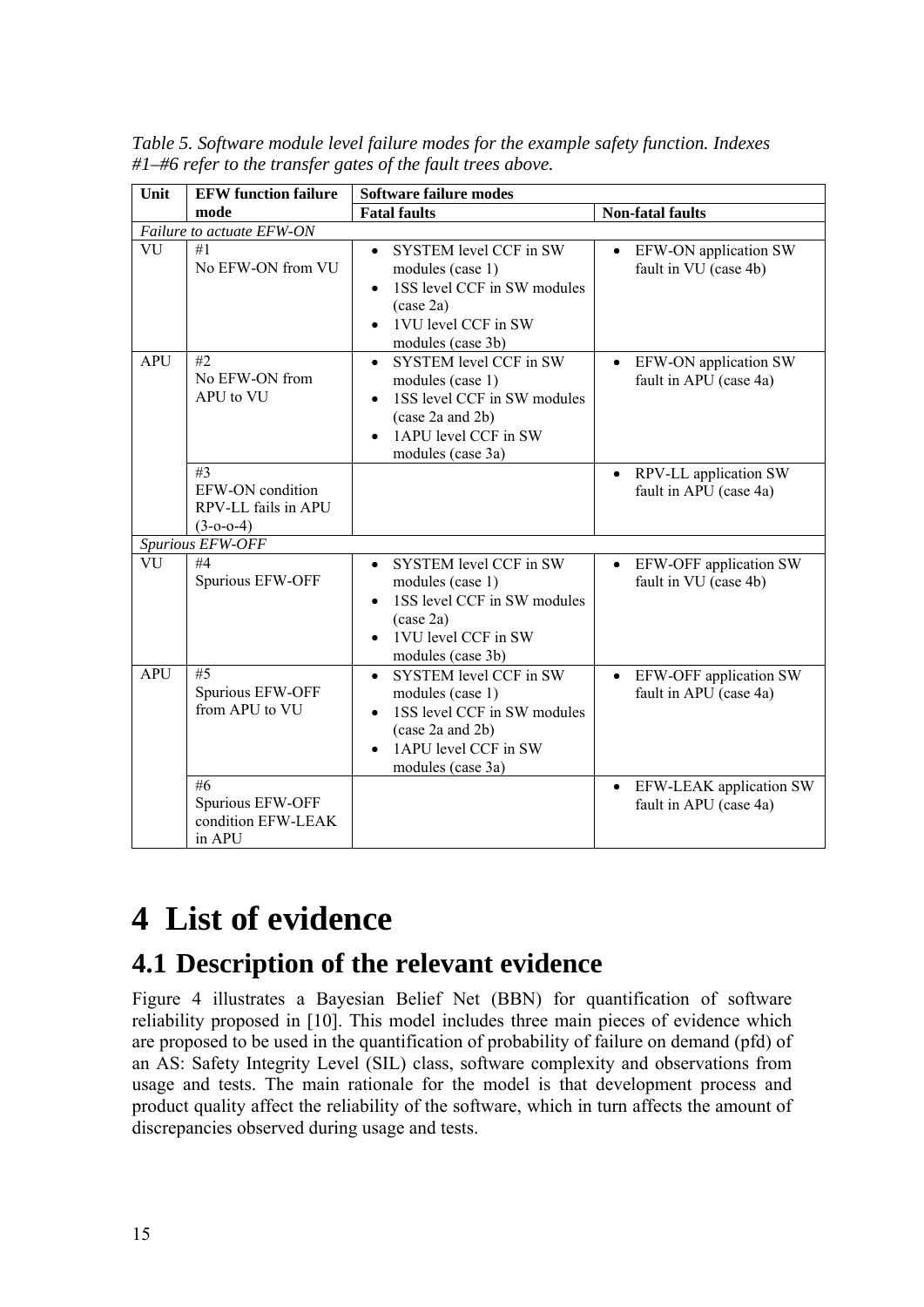<span id="page-20-0"></span>

*Figure 4. A BBN for assessing software reliability using SIL class, software complexity and usage and test observations as evidence.* 

The SIL class is assumed to give information about the quality of the software development process, including verification and validation (V&V) and installation tests. Product quality is represented by complexity of the software solution, with the assumption that more complex software is more likely to fail. However, complexity of software is not easy to define and measure accurately, so one may have to rely on indicative complexity metrics or expert judgements. Still, receiving even indirect evidence on the complexity of the software influences the beliefs on its reliability.

The observation node in the BBN includes all usage and test observations done after the installation tests, e.g. maintenance and periodical tests are included in this node. Normally no errors are found in the software at this stage, and known errors are fixed. The value of this information depends on the representativeness of the observations with respect to the possible and foreseeable state space of the software. Since this state space is huge, the representativeness of tests and even of operation experience has traditionally been seen as weak by regulators, and they would rather rely on the quality of software V&V measures.

Although the absence of findings during tests or usage do not guarantee a low software pfd, their presence help to calibrate the weight of the other BBN nodes, because a reliable model cannot underestimate an already known operational failure rate.

## **4.2 Discussion on basis V&V procedure, SIL**

The IEC 61508 standard defines a generic approach for analysis of systems comprised of electrical and/or electronic and/or programmable electronic elements. The standard introduces the concept safety integrity level, SIL [\[7](#page-36-6)]. The different levels have different requirements on how the equipment should be manufactured and tested and also on how the software is being developed. The standard does however not include a quantitative assessment of the software reliability.

Safety integrity level and corresponding assumed failure probability and failure rate are presented in the table below.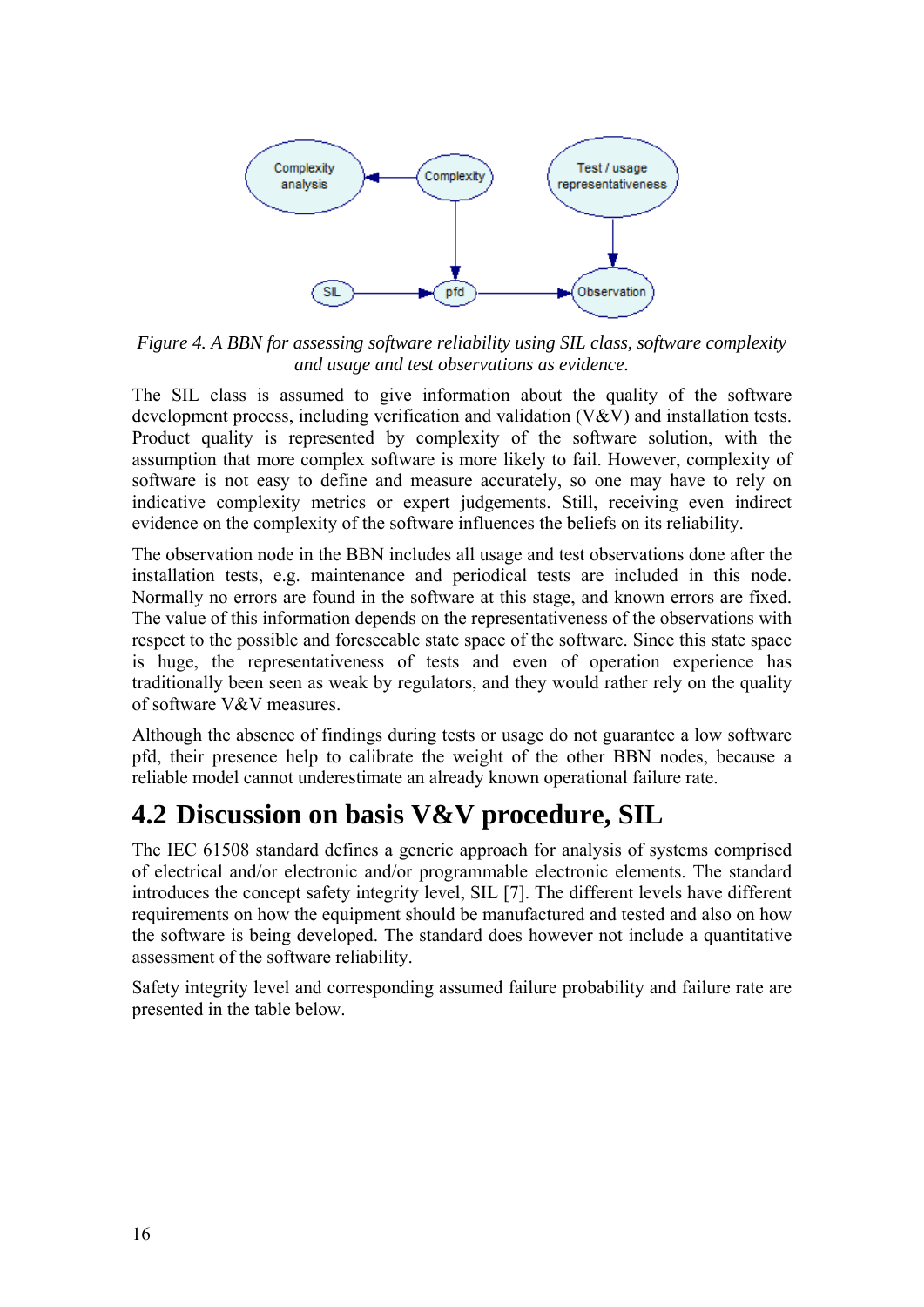<span id="page-21-1"></span>

| <b>Safety integrity</b><br>level (SIL) | Average probability of a dangerous failure on demand of<br>the safety function (PFDavg) |
|----------------------------------------|-----------------------------------------------------------------------------------------|
| 4                                      | $> 10^{-5}$ to $< 10^{-4}$                                                              |
| 3                                      | $> 10^{-4}$ to $< 10^{-3}$                                                              |
| $\mathfrak{D}$                         | $> 10^{-3}$ to $< 10^{-2}$                                                              |
|                                        | $> 10^{-2}$ to $< 10^{-1}$                                                              |
| <b>Safety integrity</b><br>level (SIL) | Average frequency of a dangerous failure of the safety<br>function $[h^{-1}]$ (PFH)     |
| 4                                      | $> 10^{-9}$ to $< 10^{-8}$                                                              |
| $\mathbf 3$                            | $> 10^{-8}$ to $< 10^{-7}$                                                              |
| $\mathcal{D}$                          | $> 10^{-7}$ to $< 10^{-6}$                                                              |
|                                        | $> 10^{-6}$ to $< 10^{-5}$                                                              |

<span id="page-21-0"></span>*Table 6. Probability intervals of safety integrity levels [[7\]](#page-36-6).* 

It was extensively discussed within the report [\[8](#page-36-7)] if the SIL level could be used to estimate the software failure probability, and the conclusion from that project was that the software failure probability could be argued to be represented by the SIL level (conservatively). That is however considered to be conservative by software experts, and it could therefore be further argued that the software failure probability should at least not be above the lower bound of the SIL.

The basic idea in this report is that the main process quality indicator that can be used to estimate the quality of the software is the safety class or SIL class of the system. In nuclear context, cat. A usually is interpreted as SIL3, see for example 2010 edition of the Safety Critical Systems Handbook [\[9](#page-36-8)]. We might assume that in some cases the vendor or the utility may want to claim that more efforts have been done, a better value for the design characteristics and V&V process may be justified (cat.  $A+$ ). Further taking into account that the method will be applied to cat. B systems (SIL2), a lower value for  $V&V$  may be assumed. This reasoning leads to a categorisation of  $V&V$  into three levels (relevant to nuclear PSA applications):

- $low = cat. B = SIL 2$
- $median = cat. A = SIL 3$
- high = cat.  $A$ + = SIL 4.

It remains to be discussed how cat.  $A+$  differs from cat. A. A possible interpretation: implementation of the RPS in two subsystems executing different functions allows claiming a higher reliability for the total solution, by crediting the functional diversity.

### **4.3 Discussion on complexity of software**

Concerning the reliability of software, one of the most important properties is its complexity. Especially when used with several different operational profiles, much too complex software is more prone to present failures. A measure of the software complexity is therefore a key contributor to the assessment of its reliability.

There is however no widely accepted general method to calculate software complexity. Those which exist are difficult to be automated, a very important feature for the analysis of the, usually, very large amount of software.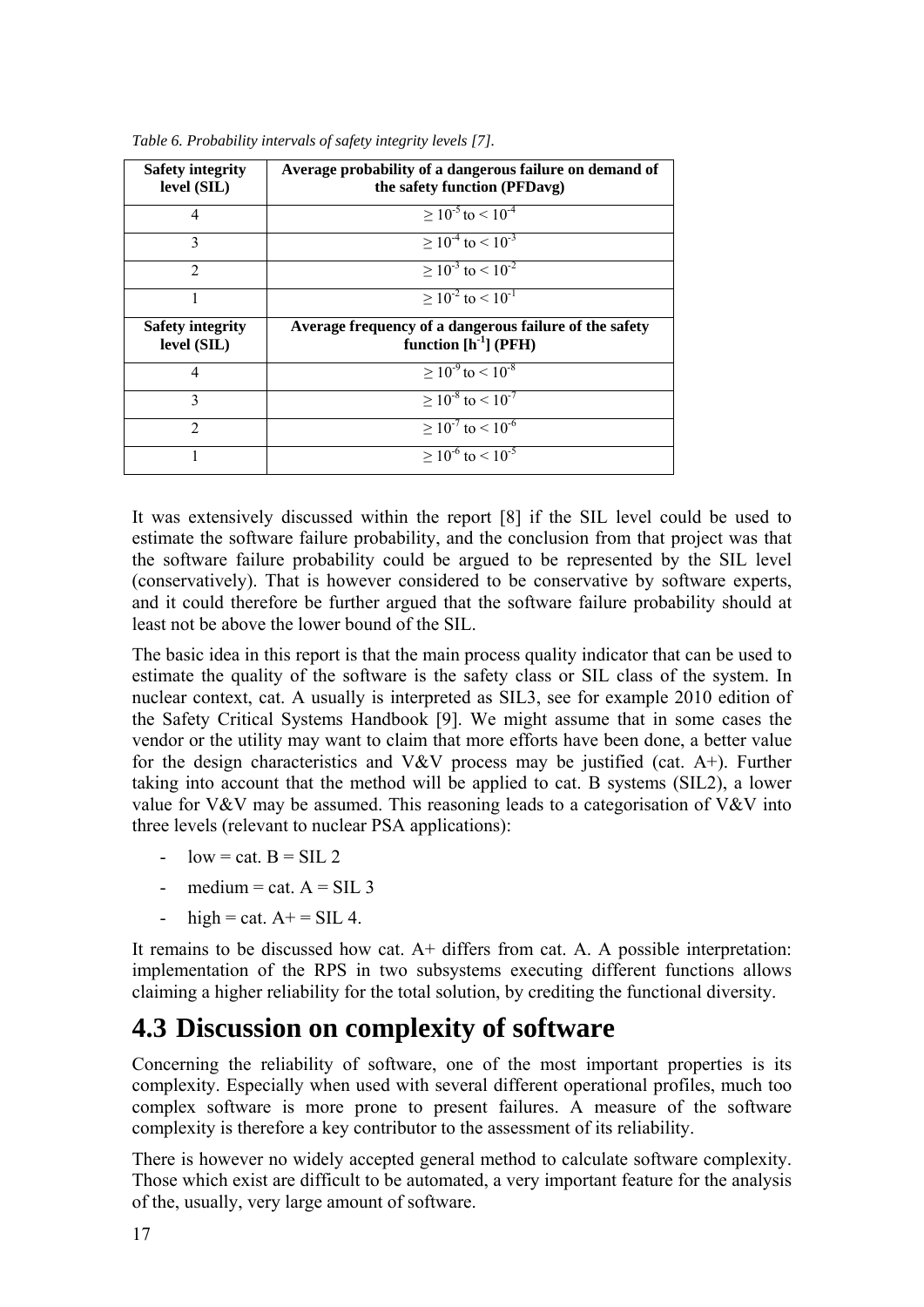<span id="page-22-0"></span>In this section two recent approaches for the estimation of software complexity are presented, TOPAAS (Task Oriented Probability of Abnormalities Analysis for Software) and the ISTec's approach.

#### **4.3.1 TOPAAS Approach**

The TOPAAS method is based on critical software properties and expert opinions, which are captured into a factor model to calculate the probability of failure of software modules (see [[11\]](#page-36-9)). The most important factors that determine the software quality are first defined and for each of these factors performance levels (e.g., good, less good, average, bad) are decided by experts. Finally, numbers are assigned to these levels, expressing the importance of the factor and the impact of the level. If *n* factors  $F_i$  are considered, the failure probability by demand *P* is calculated as  $P = P_B \ F_I \ F_2 \ ... \ F_n$ , with  $P_B$ PB as the base failure rate, which is conservatively set to 1. If a factor Fi is unknown, then this factor is set to 1. This implies that missing information results in a conservative bias of the model. The lowest attainable level of software failure probability *P* is assumed to be 1E-5 per demand. An example of a standard software module of a valve control device is presented. For this example, the failure probability for the software module is calculated to 4E-5 per demand, which is conservatively rounded to 1E-4 per demand.

The TOPAAS defines an approach for the calculation of the probability of failure in software intensive systems. One of the inputs for this method is the software complexity and for its estimation TOPAAS uses the McCabe index. Another product characteristic which is taken into account is the number of lines of code. In case an input is not known, the correspondent contribution is simply a multiplication by one.

#### **4.3.2 ISTec Approach**

In 2010 the institute ISTec (Institut für Sicherheitstechnologie) produced a document [\[12](#page-36-10)] where a method for the special case of the assessment of the complexity of safety relevant software in NPP was proposed. That is a very special kind of software, because it is produced using integrated tool environments: the software is designed by using graphical tools where function blocks are interconnected to form logic diagrams. From that graphic specification a code generator build the final source code.

One important aspect of the ISTec's approach is its easiness of automation. In fact, the method was prototypically applied to approximately 1000 logic diagrams describing the reactor control and limitation system in a German NPP (based on TXS).

In this approach, two levels of complexity are identified: function blocks and logic diagrams, the first on the most elementary level and the second reflecting the way the function blocks are connected to each other. For each of these two levels, rules are established for the calculation of complexity. These rules were implemented either using commercially available software or as automated tools created by ISTec for this purpose.

In order to make the method as applicable as possible, two complementary approaches were considered for the measurement of complexity. The white box view is based on the static analysis of the source code of the function block, which delivers standard complexity indicators: number of knots, McCabe index, code length, etc. Notice that the last two indicators are also used in the TOPAAS method. Since the access to the source code is not always possible, the complementary black box view is used, which is based on the analysis of the information present in the software user documentation (number of parameters, memory requirement, number of pages of text, etc.).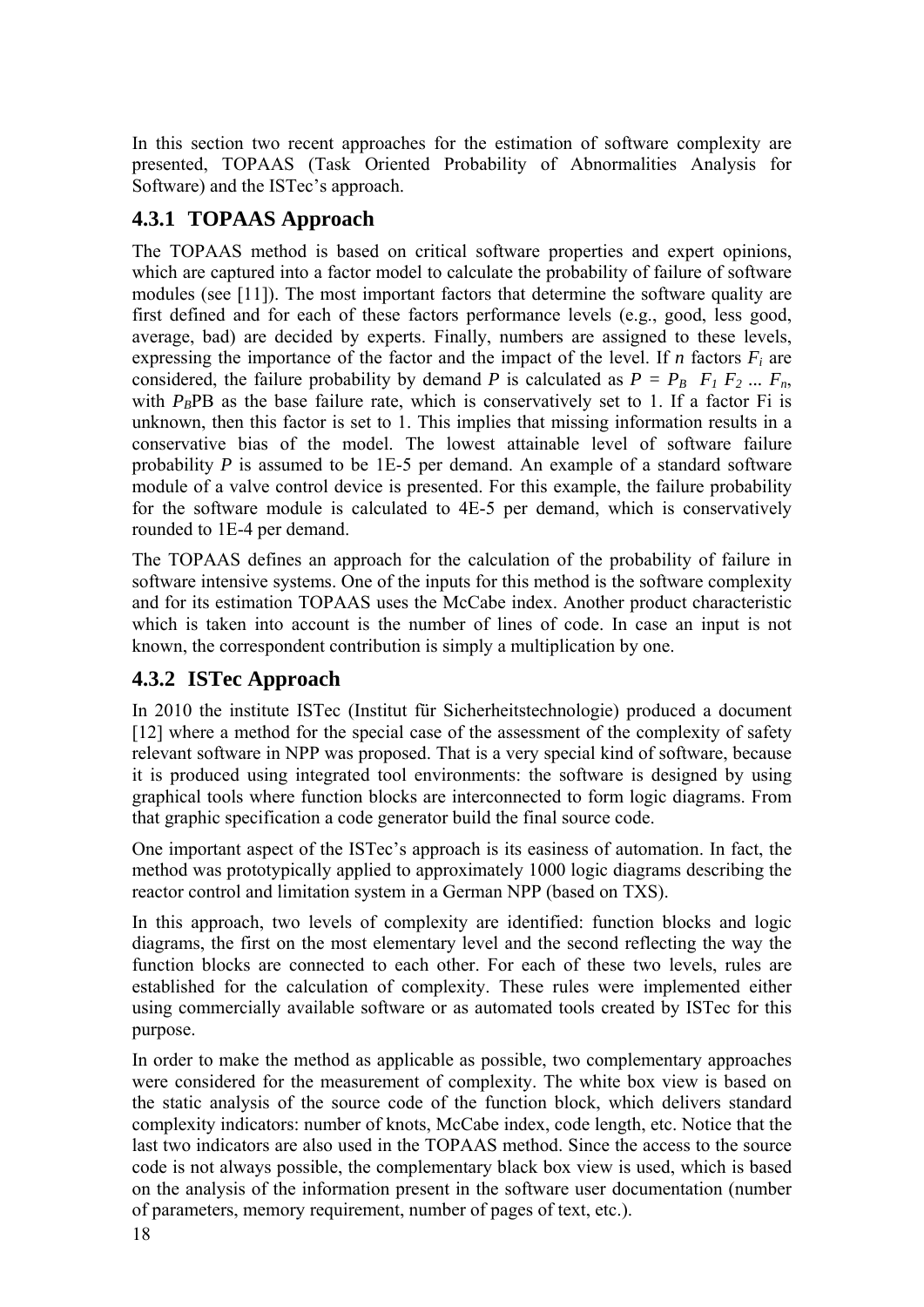<span id="page-23-0"></span>For the analysis of the logic diagrams only the black box approach was applied. For each logic diagram, the following quantities were calculated:

- Number of function blocks
- Number of input signals
- Number of output signals
- Number of upstream logic diagrams
- Number of downstream logic diagrams
- Normalized complexity of the function block interconnections (similar to the McCabe index)
- Number of changeable parameters
- Number of internal memories
- Complexity of the function blocks themselves (information coming from the function block analysis)

Each of these quantities is a component of a so-called complexity vector of the logical diagram. All complexity vectors of an I&C system can be averaged in order to have an aggregated indicator of its software complexity. This averaged complexity vector can then be further used for the assessment of the software reliability.

#### **4.4 Discussion on test and user experience**

This chapter presents a discussion on test and user experience based on the TELEPERM XS (TXS) system platform developed at AREVA GmbH.

#### **4.4.1 Verification and Validation process of TXS**

The main steps involved in the verification and validation process of TXS are detailed in this chapter.

The implementation of the software of TXS I&C systems is performed effectively in the specification and coding environment (SPACE), where the function diagram editor, code generators, and verification functions are integrated. This means that the application-specific data for the software and network architecture of the TXS computers are specified graphically in form of function, arrangement and network diagrams and then centrally stored in a data base. This data base is used to generate the complete plant-specific software code by means of automatic code generators.

During the detailed design and manufacturing phase of a TXS system, the verification and validation of the software is executed in three steps (see [[15\]](#page-36-11)):

- **1.** *Formal check of the project data base*: the verification steps and tests which follow the formal specification serve mainly to prove that
	- **-** The specification is clear, accurate and free of contradictions and the specification fulfils the process engineering requirements.

Prior to the code generation, the documentation tools are called to check the data base contents for consistency. Source code for the application software can only be generated from a consistent specification. The same checks are also performed by the code generators during the source code generation. If an inconsistency is detected by the code generators, source code files will not be generated.

**2.** *Visual check of the specification, system meetings*: this step verifies that the process system requirements have been fulfilled. This is established by manually checking the specification (represented as function diagrams) against the requirements.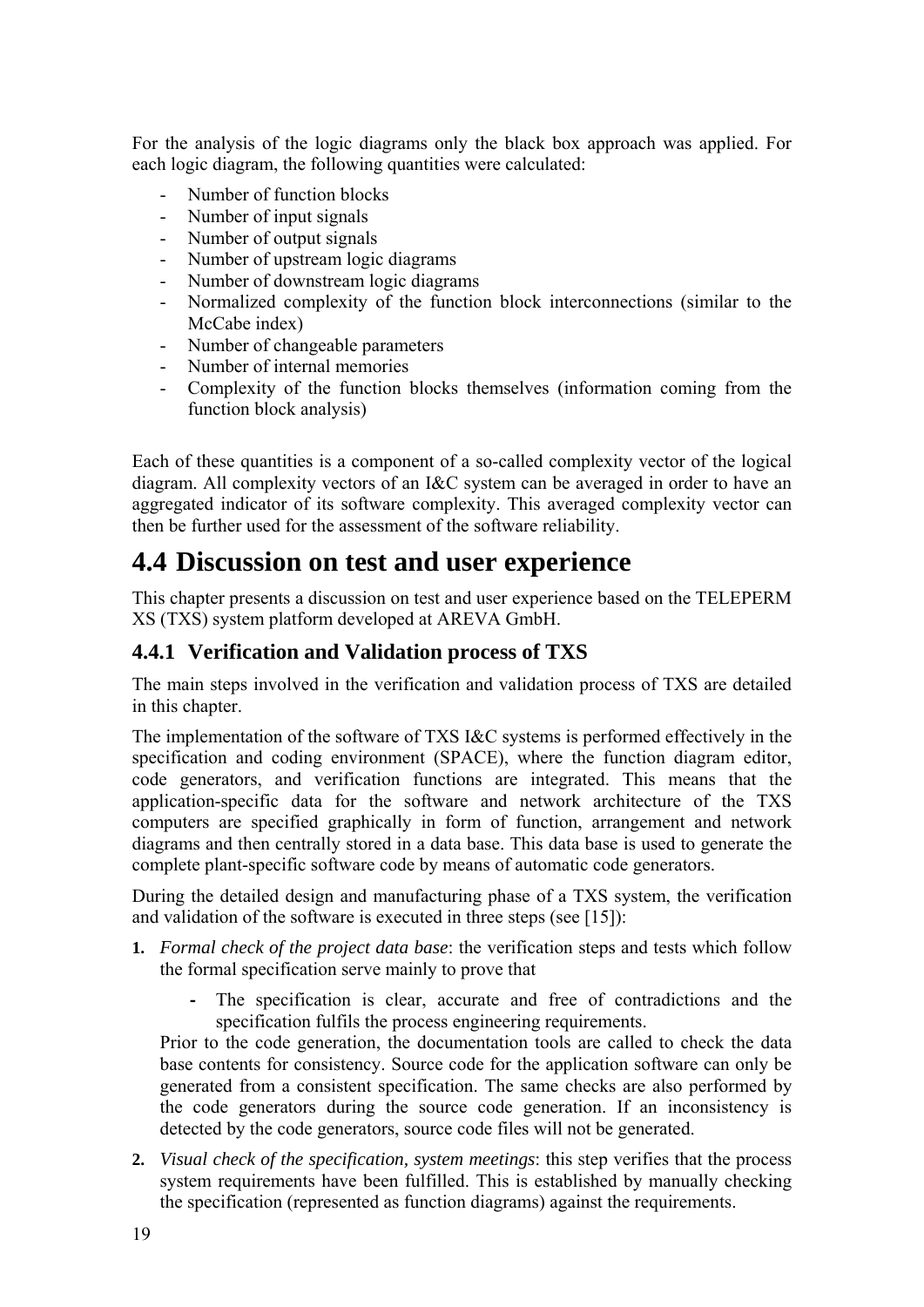**3.** *Functional tests in the simulation environment*: the SPACE engineering system and the simulation-based validation tool (SIVAT) allow the specification and performance of functional tests on the configured I&C functions within a software simulation environment. The simulation results serve to prove the functionality of the I&C functions. Depending on the functions involved, the functionality can also be validated with a closed-loop simulation (e.g., using an engineering simulator in combination with models of the plant).

The verification and validation is completed with the system and functional tests in the test field (system integration phase) and during commissioning.

In the system integration phase, the software is loaded into the processors and the system functions are tested. This functional test consists in feeding input signals into a computer and checking the output signals using test computers. Additionally, a service computer is used to test how the signals are acquired and processed "inside" of the computer that is being tested.

The scope and coverage of functional tests during the detail design phase and the system integration phase is defined in line with the international requirements given in e.g., IEC 61513 and IEC 60880. The scope of functional tests is documented in a test concept report, where the objectives and coverage of the tests are defined as a basis for the elaboration of a test plan and test specifications. All implemented I&C functions in all redundancies are tested. There are different strategies for the functional tests involving different depth levels, e.g., test of all signals, test of the structure (e.g., all connections within one function), "negative tests" (to proof that an undesired behaviour of the system cannot occur), failure-performance tests (to proof if the function is still available in case of a failure of parts of the I&C system).

Finally during the commissioning phase, the functionality of the I&C system is tested in combination with the plant, i.e., no specific software tests are performed.

Since the software is tested extensively in the frame of V&V, software identity and integrity tests are considered to be sufficient for periodical tests. The software identity and integrity testing is performed through the evaluation of check sums. This test is automatically performed through the TXS self-monitoring system. The aim of this test is to proof that the loaded software in the processors did not change. The test involves the calculation of the check sum of the software code of a processor and the comparison of this value with the check sum of the original code loaded in this processor. The fact that both check sums are exactly the same confirms that the software code in this processor did not change. Note that if a fault in the FRS or a fault in the implementation of the application functions is not detected during V&V, these will not be detected during periodical tests.

If the software is updated or an I&C system modernization takes place, a V&V strategy has to be elaborated. The scope of the tests to be considered is defined by means of an impact analysis, where the repercussion of the changes (e.g., new software, new system parts) on the complete system is analysed, including the parts which remain unchanged. Functional tests in the SIVAT simulation environment are included. Depending on the scope of the changes, simulation tests on a representative environment and on the field may also be included, completed by commissioning tests.

Furthermore, according to  $[16]$  $[16]$  all these V&V steps in TXS, required by the nuclear regulations for the performance of category A functions (IEC 60880), can also be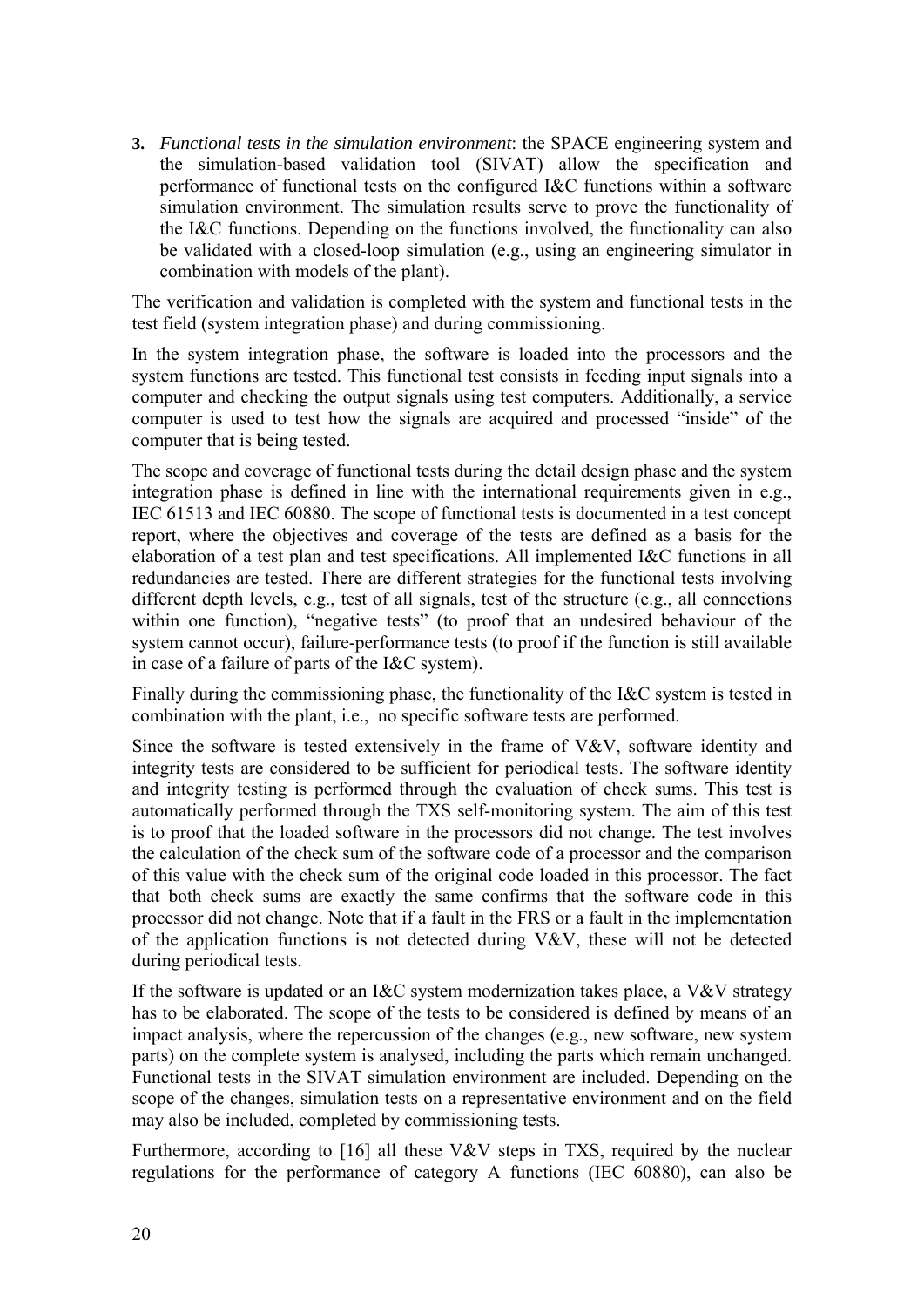<span id="page-25-0"></span>understood as fulfilling the correspondent V&V requirements of the SIL 3 (IEC 61508, industrial regulation).

#### <span id="page-25-1"></span>**4.4.2 Operating experience of TXS**

The operating experience of the TXS platform has been assessed in 2008 and it is based on the user experience of more than 60 nuclear-related plants worldwide (see [\[14](#page-36-13)]). These I&C systems are permanently in operation, are broadly monitored, and have been working reliably and accumulating applicable operating experience for over thirteen years. During the considered operating time and until the present no CCF caused by the TXS platform was experienced.

Problems observed during power operation, deficiencies of released products and components found during engineering, design or testing activities but also deficiencies found during internal/external audits are documented in non-conformance reports (NCR). After a NCR initialization, the further processing of NCR is tracked in a data base by a dedicated team separately and independently from the engineering and product development teams in order to ensure an independent evaluation. The NCR data base contains those faults and failures which constitute a significant deviation of released products from their specification [\[13](#page-36-14)].

For each of these non-conformances, it was analysed if the non-conformance had the potential –if undetected- to be triggered by a CCF initiator and what could be the impact (resulting down time). From this analysis, the following software CCF triggering mechanisms have been identified as relevant:

- *Temporal effects*: this group encompasses all CCF which may be triggered by time-dependent effects (internal trigger mechanisms), such as the depletion of resources by time (e.g., leakages in the memory allocation), or by accumulated time of operation. Affected by this CCF cause are all processors with the same operating time, which usually includes all processors of one subsystem (case 2 in [Table 2\)](#page-14-1).
- *Faulty telegrams*: this group considers all CCF which may be triggered by the transmission of information via serial data links. The failure mechanism is given by the existence of an undetected random failure in a sending CPU causing transmission of invalid data. If the system software of the receiver processor contains an undetected fault in the validation of the received data (e.g., wrong implementation of message checking), the corrupt data remain undetected. If these corrupt data are processed an exception (interrupt) is activated. The impact of this CCF cause is restricted to all units with direct communication. According to the architecture of [Figure 1](#page-10-1), communication exists between APUs and between APUs and VUs within one subsystem (no communication between RPS-A and RPS-B). For this reason this CCF affects the APs and VUs within one subsystem (case 2 in [Table 2\)](#page-14-1).
- *Same signal trajectory*: this group encompasses all common cause failures which may be triggered by a sequence of input data from the field (external trigger mechanism). It cannot be ruled out that the function computers which have the same operating system and same application software and process exactly the same signal trajectories may fail simultaneously. This CCF cause presumes that a very rare (not tested) signal trajectory may be combined with a latent hardware or software fault. For the analysis of this trigger mechanism it is convenient to differentiate between two categories: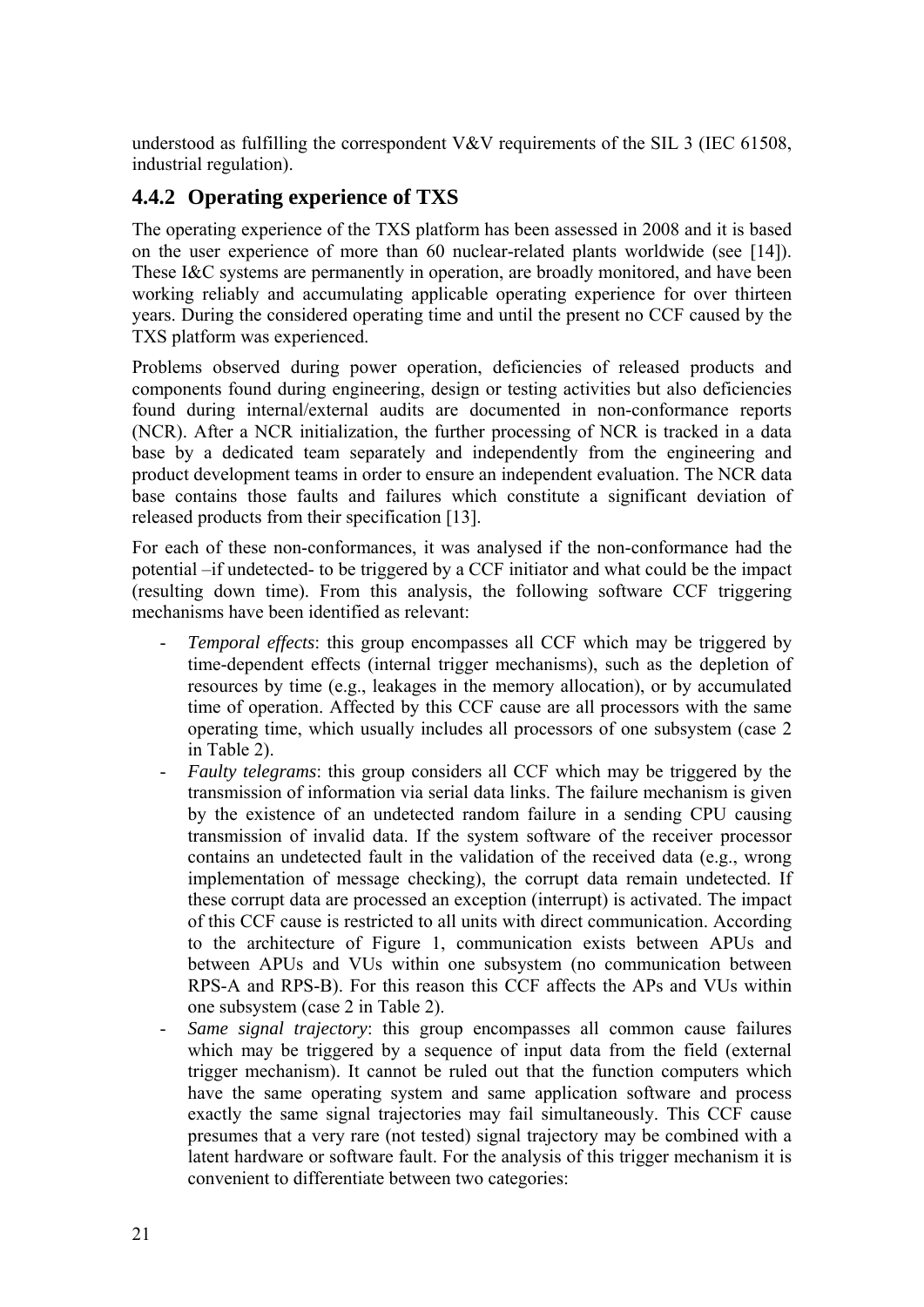- Category 1: the latent fault is located within the software, e.g., systematic fault in a TXS function block – elementary function – involved in the application software,) and leads to a *fatal failure.* In the case of a latent software fault, the fault has an impermissible interference (exception) on the system behaviour, such as the incorrect computation of a command executed with inoperable values due to a design error (e.g., division by zero, logarithm of negative values). As a consequence, the application function can no longer be processed as designed. For such cases, pre-checks and remedial actions are implemented in the application and system software to handle the faults on the level of the affected function and to protect the processor against a stop due to software exceptions. Faults can be captured by pre-checking algorithms, which handle the situation by substituting suitable values for computation if necessary. If the pre-check of data fails (lack in the pre-checking routines, inadequate activation of remedial actions, faulty/incomplete implementation of remedial actions) an exception handler is activated that interrupts the cyclic process in the processor module and set the signal values into defined fail-safe values. Trajectories with exactly the same sequence of data may only happen between the APUs within one subsystem, such that this CCF trigger mechanism is restricted to affect at most all APUs within one subsystem (e.g., RPS-A or RPS-B of Figure 1; see also case 3 in [Table 2\)](#page-14-1).
- Category 2: the latent fault is located in the FRS or in the application software and leads to a *non-fatal failure*. This CCF initiator presumes that a not-tested signal trajectory may be combined with a latent fault in the FRS or in the application software (e.g., incorrectly designed set point value). In this case the requested function is not executed (or a different response than the requested is obtained) but the TXS processing unit continues to operate cyclically. The impact extent is restricted in this case to the specific application function (case 4 in [Table 2\)](#page-14-1).

The operating experience of the potential CCF causes addressed in [\[14](#page-36-13)] is summarized in [Table 7.](#page-27-1) The CCF triggering mechanisms and the latent fault location, i.e., system software (SyS), application software (AS), communication of processors (DLC) or hardware (HW) is also indicated. Note that all observed failures of the TXS platform correspond to single failures with no evidence of CCF events.

The fatal failure modes triggered by "temporal effects" and "faulty telegrams" in the system software and by "same signal trajectory" in the application software (category 1) lead to a processor shut down via an exception handler (detected common cause failures). This is followed by either a CPU reset including the start-up self-tests or by the immediate shut down of the processor. Because of the specific features of the TXS platform, no erroneous signal, even temporary, is possible before the processor shutdown. The downtimes caused by the failures with CCF potential are very short (see [Table 7](#page-27-1)).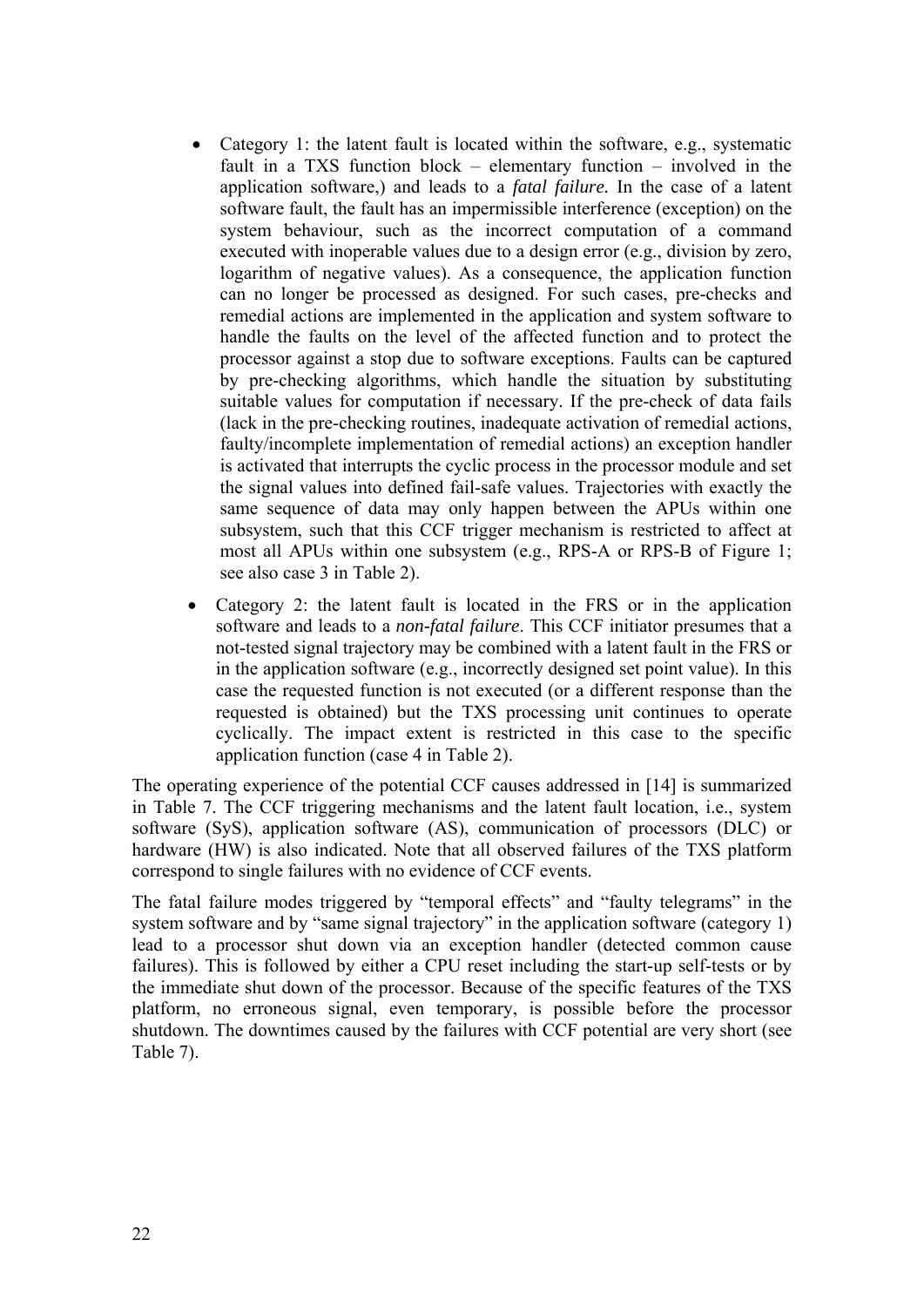<span id="page-27-0"></span>*Table 7. Assessment of software CCF triggering mechanisms using the TXS operating experience.* 

<span id="page-27-1"></span>

| <b>CCF</b> triggering   | <b>Latent fault location</b> |            |     | <b>Fault effects</b> | <b>Failures</b> in | Accumulated<br>operation time                                                                                                                                                                          | <b>Failure</b><br>rate | Event<br>duration |              |
|-------------------------|------------------------------|------------|-----|----------------------|--------------------|--------------------------------------------------------------------------------------------------------------------------------------------------------------------------------------------------------|------------------------|-------------------|--------------|
| mechanism               | <b>SyS</b>                   | FRS/<br>AS | DLC | (see Table 2)        | operation          | $[h] % \centering % {\includegraphics[width=0.9\textwidth]{images/TrDiM-Architecture.png} \caption{The figure shows the number of parameters in the left and right.} \label{fig:TrDiM-Architecture} %$ | [1/h]                  | [h]               |              |
| <b>Temporal effects</b> |                              | X          |     |                      | case 2a            | $0^{(1)}$                                                                                                                                                                                              | $3.4E + 6$             | $1.5E-7$          | $0.25^{(2)}$ |
| <b>Faulty telegrams</b> |                              | X          |     | X                    | case 2b            | $\overline{c}$                                                                                                                                                                                         | $3.4E + 6$             | $7.4E - 7$        | 0.25         |
| Same signal             | Cat.1                        | X          | X   |                      | case 3             | $0^{(1)}$                                                                                                                                                                                              | $3.1E+7^{(4)}$         | .6E-8             | 0.10         |
| trajectory              | Cat. 2                       |            | X   |                      | case 4             | (3)                                                                                                                                                                                                    |                        | (3)               |              |

 $(1)$  Although no failures during the TXS accumulated operating experience are reported in [14], one dependent failure is assumed for the failure rate calculation.

(2) This value is estimated (not reported in [\[14](#page-36-13)]).

(3) A precise failure probability for application software faults triggered by the same signal trajectory cannot be predicted using operating experience of TXS because the possible influence mechanisms can only be detected in case of a demand of the function. No such a case has occurred until now

(4) The operating experience for this category reported in [[14](#page-36-13)] does not allow the distinction between fatal and non-fatal failures. As a conservative assumption, the operating experience presented in this case can be considered as only due to fatal failures.

Note that the occurrence of a fatal failure in the TXS system software would not create spurious signals due to the strict separation between application and system software.

Taking diversity requirements between both subsystems (RPS-A and RPS-B in Figure 1) into account no relevant/realistic CCF mode of the TXS software which causes the complete failure of the system (both subsystems) can be identified.

## **5 Quantification method**

## **5.1 Introduction to the quantification method**

The quantification method depends on the type of software module. System software and application function software modules are considered relevant to model and quantify in PSA. The other SW modules could be ignored since their faults are implicitly covered by other cases.

Fault in system software (SyS) may cause in principle any type of end effect. The proposal here is, however, that only fatal failure of one subsystem (1SS) or both subsystems (SYSTEM) are considered. It is analytically very difficult to examine the reliability of a SyS but operating experience could be used as evidence. This approach is outlined in the next chapter.

Analysis of faults in application software (AS) is the main issue of the report. For them an analytical approach is suggested taking into account the complexity of the application function and the level of V&V process. Various failure effects and failure extents are considered using generic fractions (i.e. conditional probabilities). This approach is outlined in chapter 5.3.

Analysis of faults in FRS are part of the analysis of faults in AS.

Fault in EF can in principle cause any of end effect. The case "fatal failures affecting redundant units" is covered by the SyS fault. Non-fatal failures are covered by corresponding AS-fault. It may be of interest to study whether some extra complex EF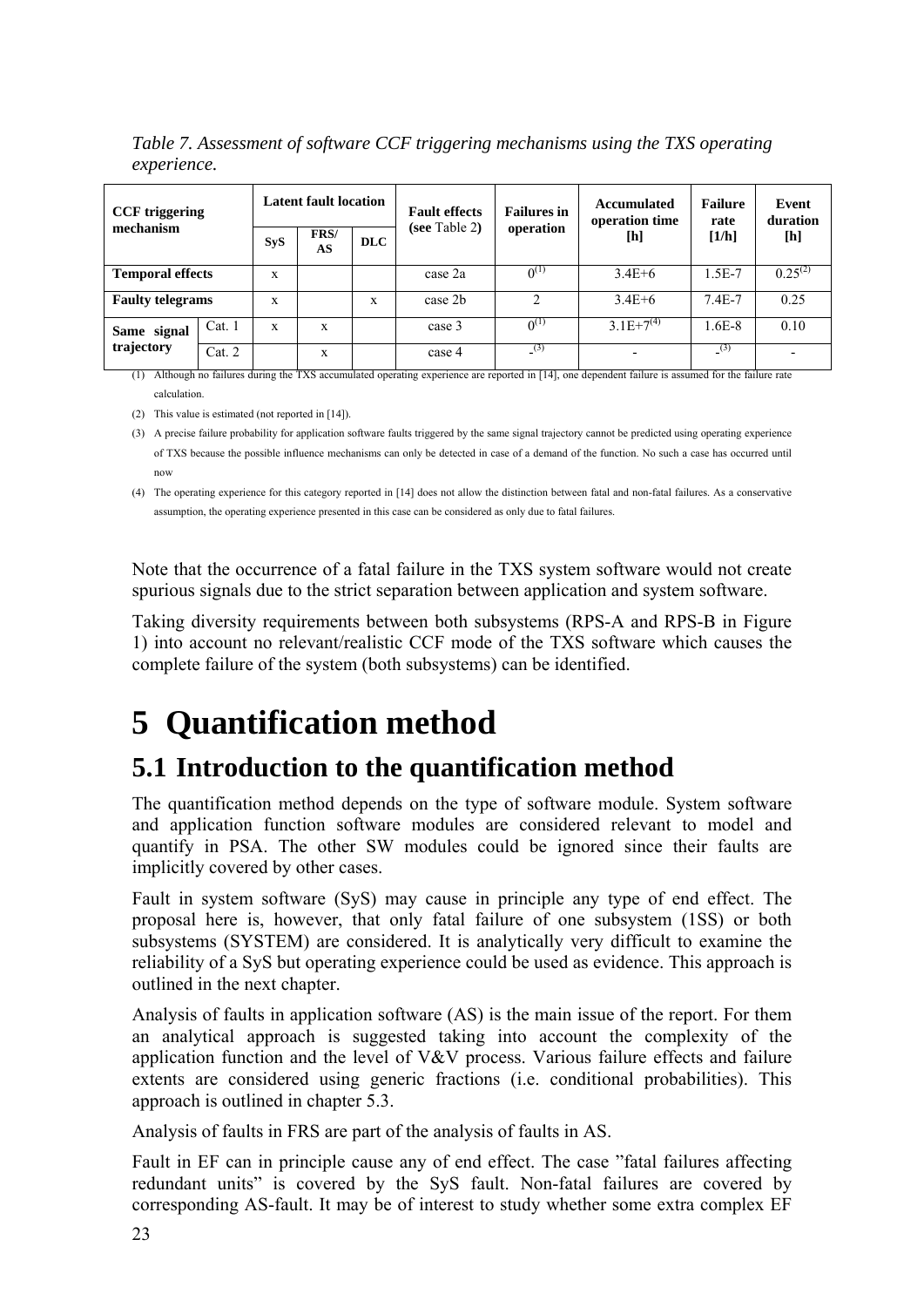<span id="page-28-0"></span>is used in several AS, which causes a dependency between AS-modules. The most likely fault is not EF fault itself but that the EF is used in a wrong way in the AS – use of EFs is thus part of analysis P(AS-fault). Therefore there is no need to explicitly model EF faults.

Faults in proprietary SW modules are covered by HW faults from the end effects point of view. Therefore there is no need to explicitly model these proprietary SW module faults.

Faults in DCS and DLC may require some special treatment, due to possibly unique end effect, not necessarily covered by cases 1 and 2. However, the case "fatal failures affecting redundant units" is covered by SyS fault, and thus faults in DCS and DLC are omitted.

## **5.2 System software (SyS)**

The failures of a SyS should preferably be estimated for the system in question from operational history. The main challenge is to find historical events that have caused a complete fatal failure of the whole system.

Fatal failure of SyS is assumed to cause at least the failure of one subsystem (1SS). With sufficient data, this failure mode should be possible to estimate. The value calculated from operating experience represents thus the unavailability of one subsystem.

Depending on the degree of similarities between application functions of the two subsystems similarities, a fraction of faults may cause the failure of both subsystems (SYSTEM). The assessment of fraction requires an analysis of degree of diversity between the application functions of the two subsystems. Diversity assessment is out of the scope of this report and may be considered next year, if examples are available. For time being, it is suggested that without an analysis of degree of diversity, CCF between subsystems should be assumed (since it has not be ruled out). Tentatively a factor 0.1 may be used, which is a common CCF judgement in PSA when no proper data is available.

To summarise the SyS fault related basic events listed in [Table 8](#page-28-1) could be considered in the DIGREL example PSA model.

<span id="page-28-1"></span>

| <b>SW</b> failure event | <b>Tentative probability</b> | <b>Evidence</b>                   |
|-------------------------|------------------------------|-----------------------------------|
| $SW$ fault 1:           | $1E-7$                       | Engineering judgement, 10% from   |
| SYSTEM-SyS fatal CCF    |                              | 1APU/1VU (same signal trajectory, |
|                         |                              | cases 3a/3b). This is where the   |
|                         |                              | diversity between application     |
|                         |                              | functions have an influence       |
| SW fault 2a:            | 1E-6                         | Analysis of TXS operating         |
| 1SS-SyS fatal CCF       |                              | experience                        |
| SW fault 2b:            | 1E-5                         | Analysis of TXS operating         |
| 1SS-DCU fatal CCF       |                              | experience                        |
|                         |                              |                                   |

*Table 8. SyS fault related basic events.* 

Note that the failure probabilities given in Table 8 can be considered as inputs to model the software failure probabilities in the PSA using basic events.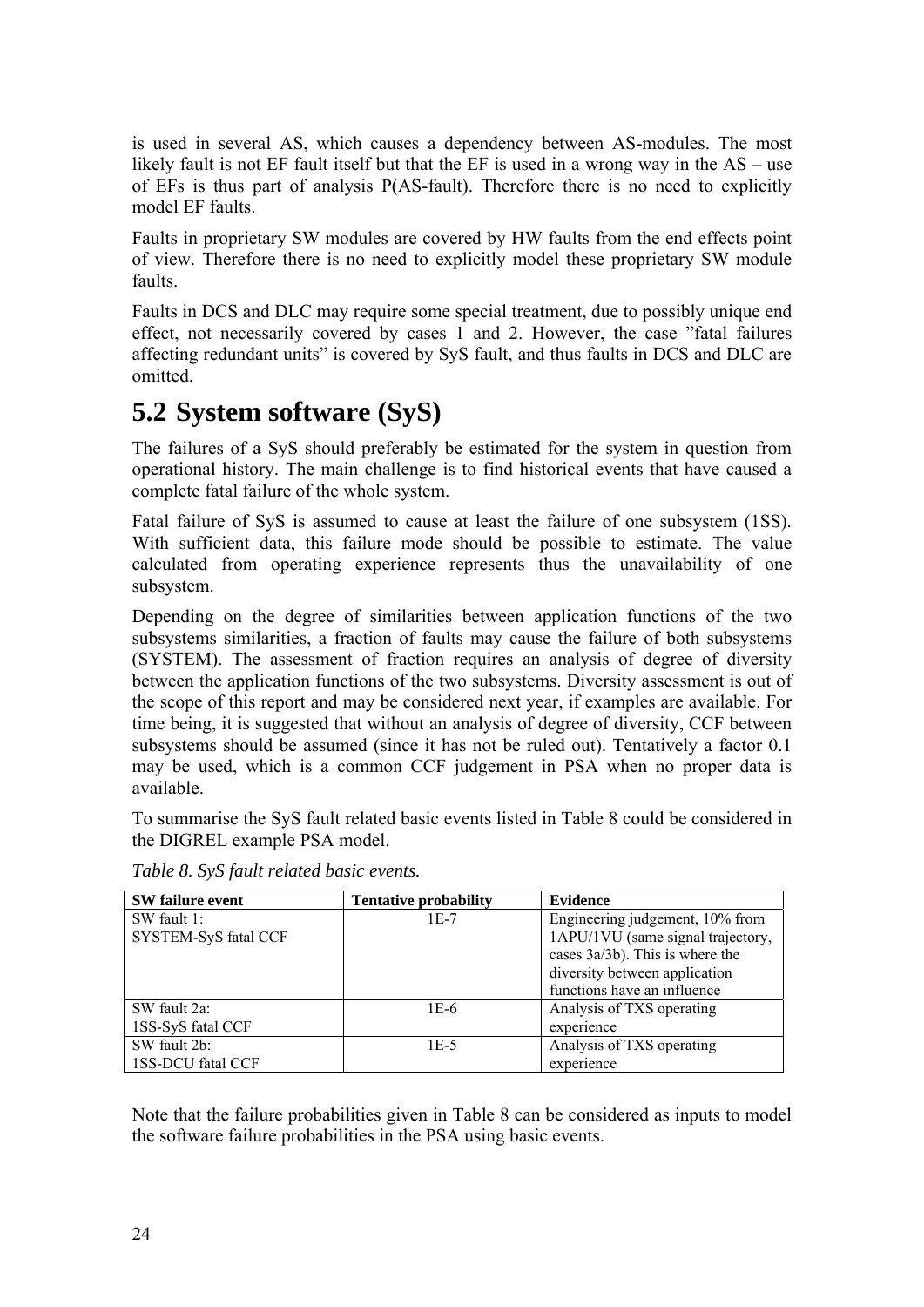## <span id="page-29-1"></span><span id="page-29-0"></span>**5.3 Application software**

#### **5.3.1 Introduction to application software evaluation**

The estimate of the application software failure probability is dependent on the processes that are run on the processor. On each processor, several application software may run.

A fault in one application software, which causes a fatal failure of the processor, affects also the other application software running in the same processor. Hence, a fatal failure can affect other processes running in the same processor– but only in the configuration that the information output stops.

A non-fatal failure in one application software can produce an incorrect output (or of course no output, but this is the same as incorrect output) but does not affect the other applications running in the same processor.

The failure probability of the application software is considered in this method dependent on the verification and validation procedure and the complexity of the software.

In section [5.3.2](#page-29-2) a baseline failure estimate is developed, based on an estimate of complexity and V&V. This baseline failure estimate is representing the failure probability of the one AS (regardless of it is fatal or non-fatal). In the following section it is discussed how this baseline failure probability is expected to be used and modelled in different cases.

#### <span id="page-29-2"></span>**5.3.2 Baseline failure estimate, prior**

The software fault probability in a system is hard to estimate. As shown in previous sections, the system can be broken down to a set of software fault parameters. But, the failure data available for software faults are not given on this level of detail. In fact, it is hard to find any collection of failure data.

In this section, we try to establish some baseline failure estimates. To do this, we have defined two types of measures for the system:

- Complexity
- Verification and validation

Complexity in a system is a parameter that is dependent on the size of the system, how many inputs that are handled, if there are delays or hold circuits and so on. It is a measure defined with the intent that complicated software should be more likely to produce a critical fault than simple software, given that the same level of verification and validation is applied. The complexity in a system is defined in the baseline estimate as a high, medium and low.

The verification and validation measure is believed to impact the software fault probability in the way that critical faults are expected to be much rarer in a system with high verification and validation principles. This could be compared with the SIL-system described in IEC-61508, where the obvious purpose is to reduce the failure probability of the system by increasing the requirements on the V&V process. Therefore, in the baseline risk assessment – the SIL is used as the estimator of the V&V process.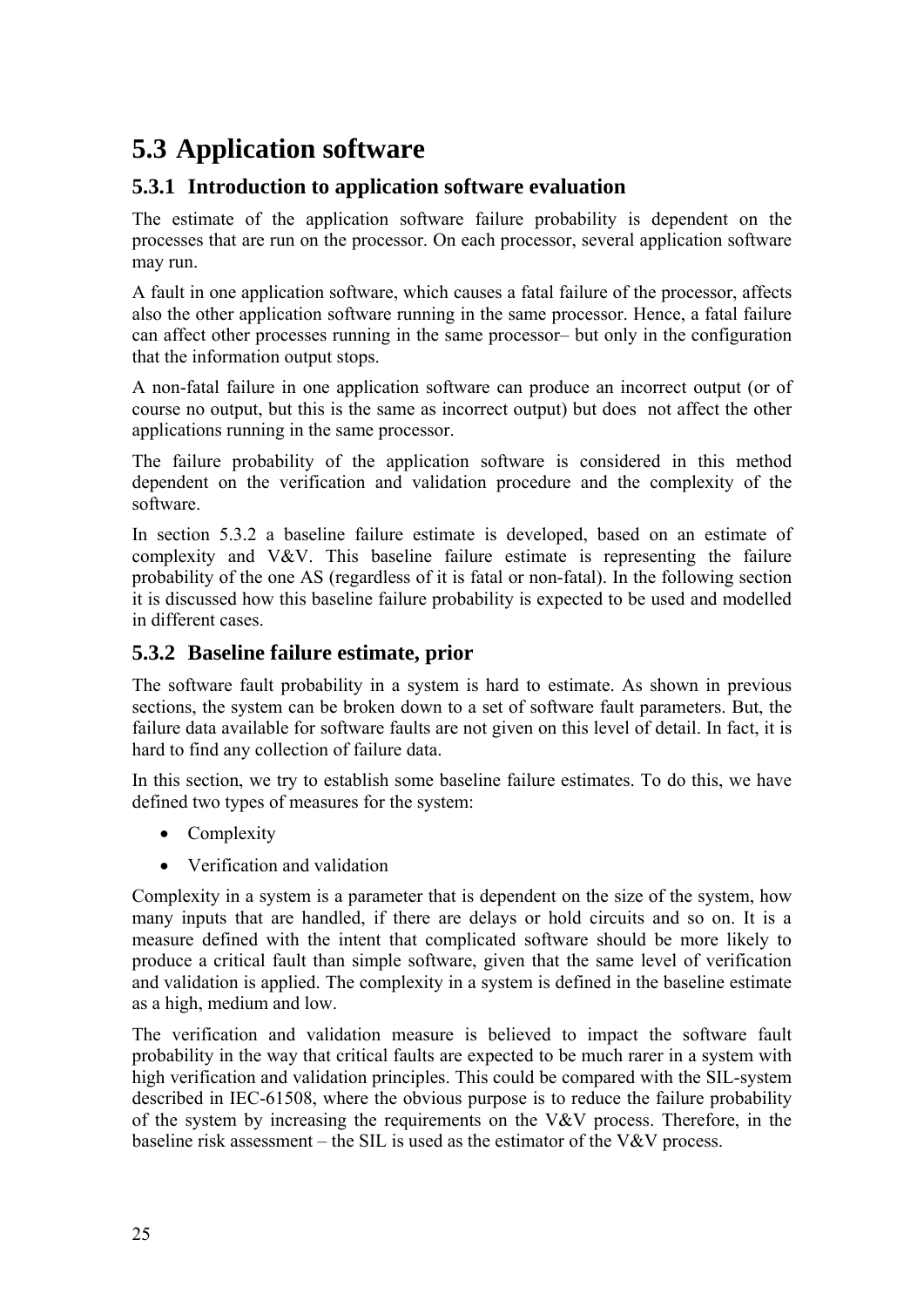<span id="page-30-0"></span>For a suggested method to be more than just another way of assessing software reliability, experience from different industries has been studied. The idea is to find examples that will justify some baseline failure probabilities for critical failures.

Below is a table with some initial assumptions on SW fault probabilities. It shall be noticed that we are assuming that a critical software fault will be CCF related between redundant AS that have the same task.

|     |              | COMPLEXITY  |               |          |
|-----|--------------|-------------|---------------|----------|
|     |              | <b>High</b> | <b>Medium</b> | Low      |
| V&V | 0            | $1.0E-1$    | $1.0E-2$      | $1.0E-3$ |
|     |              | $1.0E-2$    | $1.0E-3$      | $1.0E-4$ |
|     | $\mathbf{2}$ | $1.0E-3$    | $1.0E-4$      | $1.0E-5$ |
|     | 3            | 1.0E-4      | $1.0E-5$      | $1.0E-6$ |
|     |              | $1.0E-5$    | $1.0E-6$      | $1.0E-7$ |

 $C_1$  and  $C_2$ 

<span id="page-30-1"></span>

|  |  |  |  |  |  | Table 9. Baseline failure probability estimates for application software modules. |
|--|--|--|--|--|--|-----------------------------------------------------------------------------------|
|--|--|--|--|--|--|-----------------------------------------------------------------------------------|

The upper bound, a failure probability of 1E-1 per demand, would represent very complex software developed with a very simple verification and validation principle. In practice, this would not be applicable to the nuclear domain within RPSs. If such a system should be developed, the assumption that such a software should fail 1 time out of 10 is maybe a bit conservative, but yet reasonable.

As was discussed in section 4.2, the SIL level could be used as an estimate of the software failure probability. The lower failure probability for each SIL could be claimed to be an estimate of the highest failure probability the software can have. Hence, the leftmost column in [Table 9](#page-30-1) (High complexity software) could be argued to be representing the lower bound of the SIL bounding failure probability in [Table 6.](#page-21-1)

If the complexity in the software is lower, then the software fault probability should be lower than what the SIL level is indicating. If a piece of software is of low complexity, but has the same type of validation, how much better could the software be claimed to be? In this process we have assumed that software with low complexity would be a factor of 100 better than the software with high complexity.

#### **Justification**

If a functional processor is considered medium complex software with a fairly strict V&V process, the grading according to the suggested method would be Medium on complexity and 3 on V&V. This would give a failure probability per demand of 1E-5, which, referring to previously applied data in nuclear PSAs may be a bit low — where a commonly used probability of failure for a functional processor in an I&C system is 1E-4 per demand. Certain I&C system suppliers base this on their claim that they have followed the requirements for SIL 4 developing the software. It is believed to be reasonable with the 1E-5 pfd assumption for such software, since the involved probabilities are based on very rough estimates.

Data collected by AREVA [[14\]](#page-36-13) states that the fatal failure rate for the software in the TXS system is in the range of 1.6E-8 per hour, based on operating experience (for details see section [4.4.2\)](#page-25-1). The failure rate represents failures due to impermissible interferences from the application software on the system processors. The failure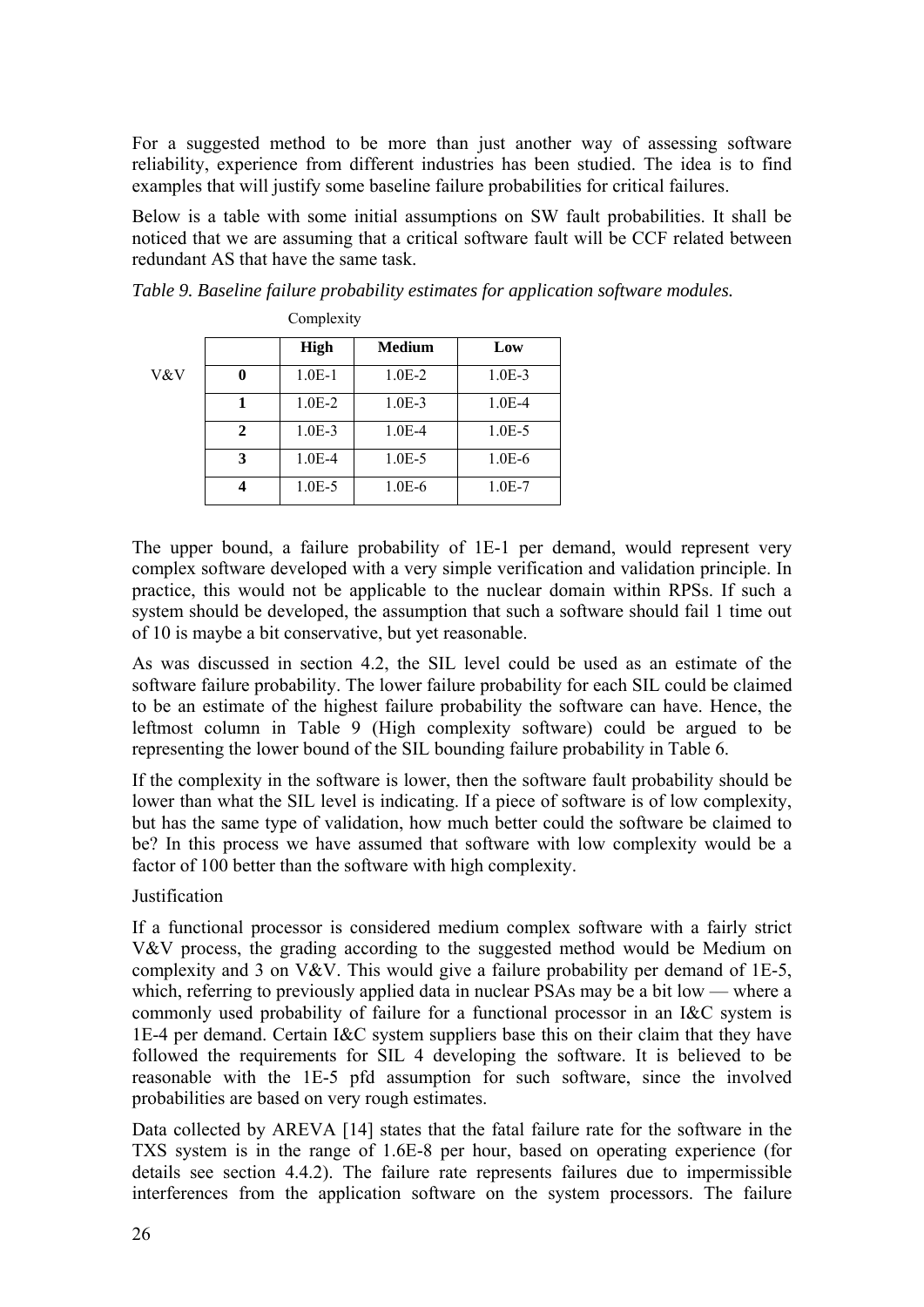probability for the system can be calculated as the probability that the system is failed when an initiating event occur plus the likelihood that the system stops during a transient. The repair time is hence also relevant (0.1h) for impermissible interferences from the application software with fatal consequences. The transient time is assumed to be 24 hours. Based on this the failure probability of AS (fatal failures) is calculated to 3.9E-7. Hence, compared to the baseline failure probabilities of Table 9, it indicates a SIL3 application of Low complexity or a SIL4 application of Medium complexity. This seems reasonable.

In the presentation *Reliability of New Plant Automation of Loviisa NPP* [\[18](#page-36-15)] the failure probabilities used for the software at digital safety I&C were discussed. The probability of software failures affecting more than one division is 5E-5 (within same automation system). The presentation also considered data used for CCF between different systems, but that is not relevant in this context. The failure probability is reasonably consistent with the baseline failure probability for Medium complex software for SIL 3.

A study of software related failure within the U.S. Public Switched Telephone Network (PSTN) is presented in the paper *Sources of failure in the public switched telephone network* [[19\]](#page-36-16). The telephone switching network performs a fairly simple task by connecting point A with point B, but requires a very complex computing system. Software for a switch with even a relatively small set of features may comprise several million lines of code. It is pointed out that the telephone switch manufacturer's software development process typically includes elaborate quality assurance functions. Relating this to [Table 9](#page-30-1) would give a highly complex system, complexity grade High, with an advanced verification and validation process, V&V grade 4, which in its turn gives a probability of failure per demand of 1E-5. The author of [\[19](#page-36-16)] has studied the system outages from April 1992 to March 1994 and concludes that the PSTN averaged an availability rate better than 99.999% during that time period. The software related failures, including those in recovery mode, account for 14% of the number of total outages. This would indicate that the failure probability of the system would be at least 14% of 1E-4  $\sim$  1E-5. This would then be reasonably consistent with the table above.

In the paper *Failure modes in medical device software: an analysis of 15 years of recall data* [\[20](#page-36-17)] Dolores R. Wallace and D. Richard Kuhn examine recall data for medical devices due to software failures using the U.S. Food and Drug Administration database of medical device failures. It is concluded that 6% of the 2,792 medical devices recalled between 1983 and 1991, including devices not containing software, were recalled due to software related failures. For the devices recalled between 1992 and 1997 the data were not complete, but the results were within the same range. The years 1994, 1995, 1996 had 11%, 10% and 9% of the software recalls which, according to the authors, could be a result of the rapid increase of software in medical devices. The conclusion from the paper is that there should be more quality assurance procedures to mitigate software failure. Based on this we could assume that the V&V processes are of reasonably low score and thereby would fit in the low grade  $V&V$ . For reasonably complicated software this would indicate an annual failure probability of 1E-2. This estimate is however very uncertain, but is yet reasonable when compared with the table.

The TOPAAS method [[11\]](#page-36-9) developed by the Dutch Rijkswaterstaat includes considerably more grading points than the method suggested here. The example presented in the TOPAAS document includes between 10,000 and 50,000 lines of code and is stated to have a fairly simple logic. The product fulfils the requirements for SIL 1 and it is assumed to have medium-low complexity. The suggested method in this document would yield a probability of failure per demand of 1E-4 –1E-3. The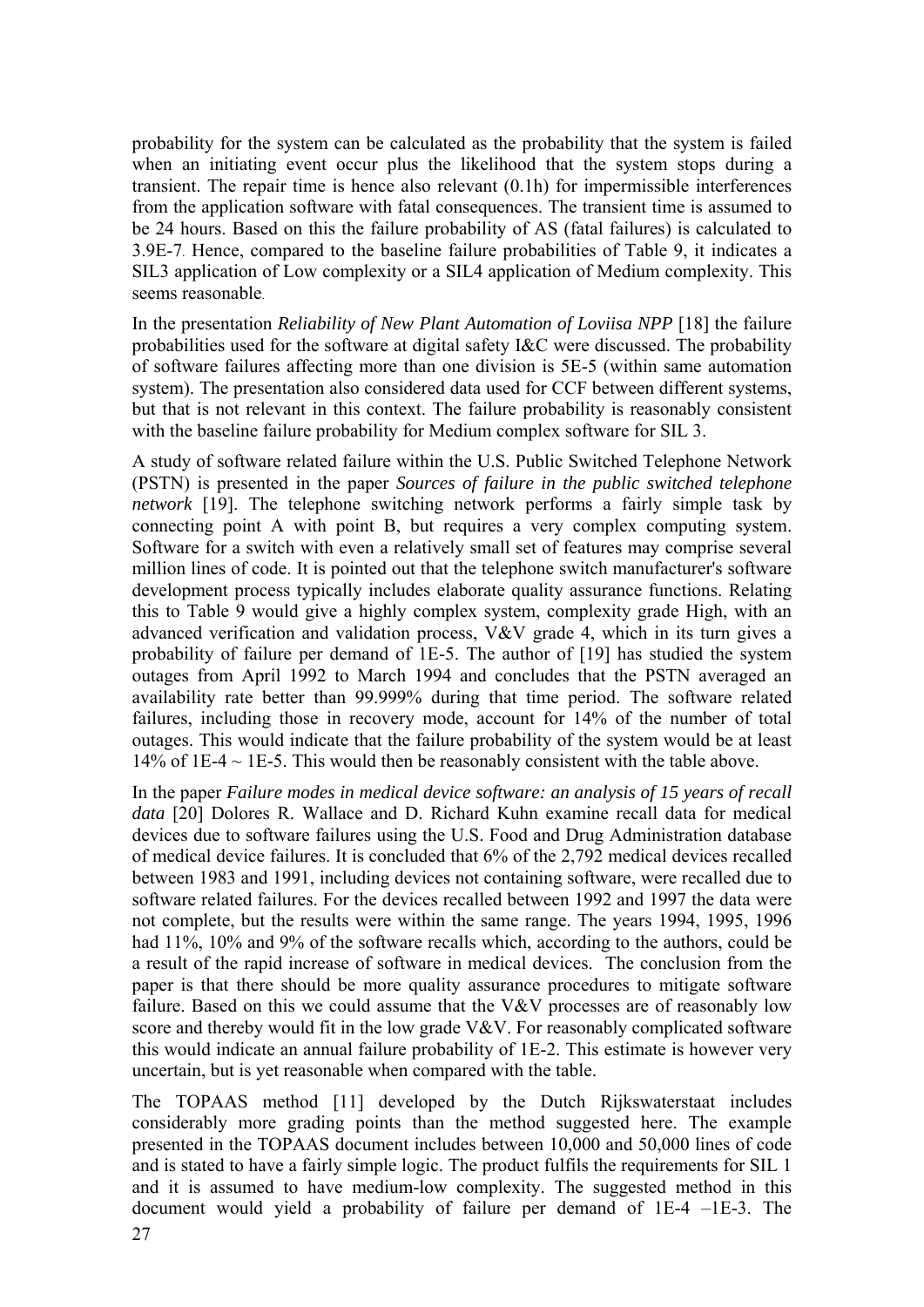<span id="page-32-0"></span>calculated failure probability based on the method in [[11\]](#page-36-9) is 2.2E-5. Even though there is a difference between the methods, the TOPAAS method shows that the failure probability can be significantly lower than the SIL level indicated failure probability – and there is a reasonable consistence between the methods.

#### **5.3.3 Outline of representations**

The data collected and presented in previous section does not discuss "what is a system" or what is the "origin of the fault"? It is however reasonable to believe that as soon as a fault is detected, the software is considered faulty. Within a process there may in reality be several AS running – in parallel. If there is a fault in one of them, this will only affect the other AS if the overall process is stopped, halted. This would cause all the AS on that processor to stop working and give no output.

Hence, a failure in the specification or the programming of one of the processes may influence the others, but only if the process runs into a fatal fault. This is a subset of the failures for the AS. [Table 9](#page-30-1) is considered to be an estimate of all the failures, fatal and non-fatal, for an AS. [Table 9](#page-30-1) is also considered to include failures in the FRS, or rather, the complexity in the FRS defines the complexity in the software – and the V&V is the measure of the implementation process.

Illustrated by [Figure 5](#page-32-1) is the process of estimating fatal and non-fatal failures and also the split of non-fatal failures into failure to actuate or spurious actuation failure cases.

It can be noticed from [Figure 6](#page-34-1) and [Figure 7](#page-34-2) that regardless if the modelled failure mode is failure to actuate or if it is spurious actuation, it is estimated given the full fraction of non-fatal failures in the current model (i.e., being a fraction of the total probability P(AS1 fault)).



<span id="page-32-1"></span>*Figure 5. How to estimate the software fault probability based on [Table 7](#page-27-1) in fatal and non-fatal (spurious and no signal scenarios).* 

For the estimation of the fractions failure to actuate resp. spurious actuation it has to be taken into account that in general a significant effort is spent to implement fault propagation barriers, self-tests, self-monitoring and plausibility checks in soft- and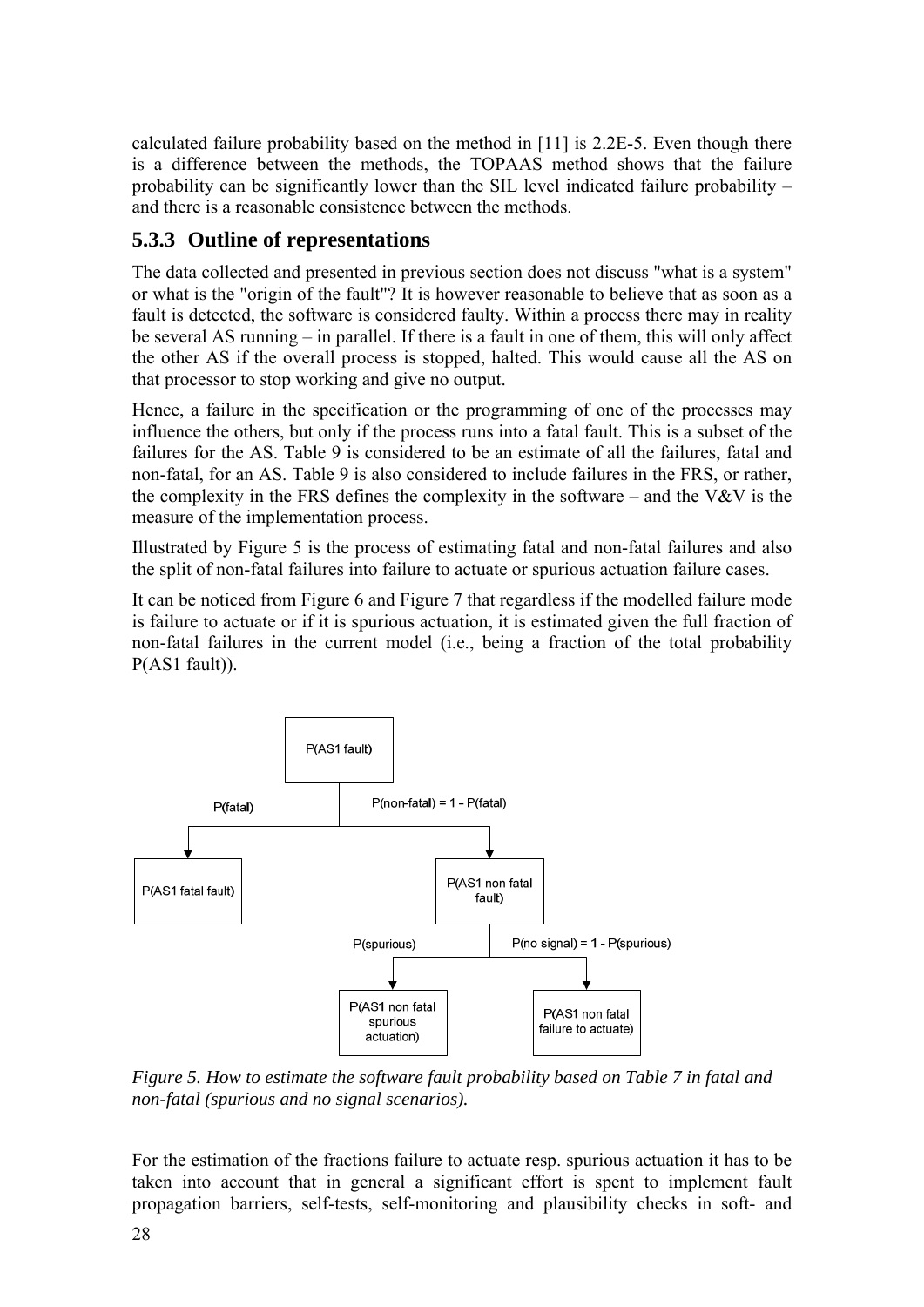hardware to capture any detected malfunctions inside a system, and to direct these detected malfunctions into safe states. Therefore, non-fatal failures leading to spurious actuations should be considered as less frequent than non-fatal failures leading to failures on demand.

Given the fact that there is at this stage of this project no evidence available how to split the non-fatal failures into fractions representing failure to actuate resp. spurious actuation one could conservatively assume the same failure probability for non-fatal failures leading to failure to actuate and to spurious actuation (for this topic, future collection of evidences is of high interest).

Referring back to [Table 3,](#page-15-1) the first three rows in the table are represented by the P(AS1 fault) in the figure, whereas rows four and five in the table are representing the fatal/non-fatal failure fractions and rows six and seven are representing the failure to actuate and spurious actuation cases.

An alternative approach to estimate fatal failure probability in application software could be to use operational history, if sufficient history is available. Which method to use to estimate the fatal failure probability will be discussed further in the continued work. Also, as described in section 3, which of the fatal and non-fatal failure modes that are relevant in the fault trees are also dependent on the system functionality. The figures below illustrate the situations for no-signal scenario (in a fail-safe and non-fail-safe configuration) and spurious signal (in a fail-safe and non-fail-safe configuration). It shall be noticed that a fatal failure in another process may influence the behaviour of the studied AS, as discussed above.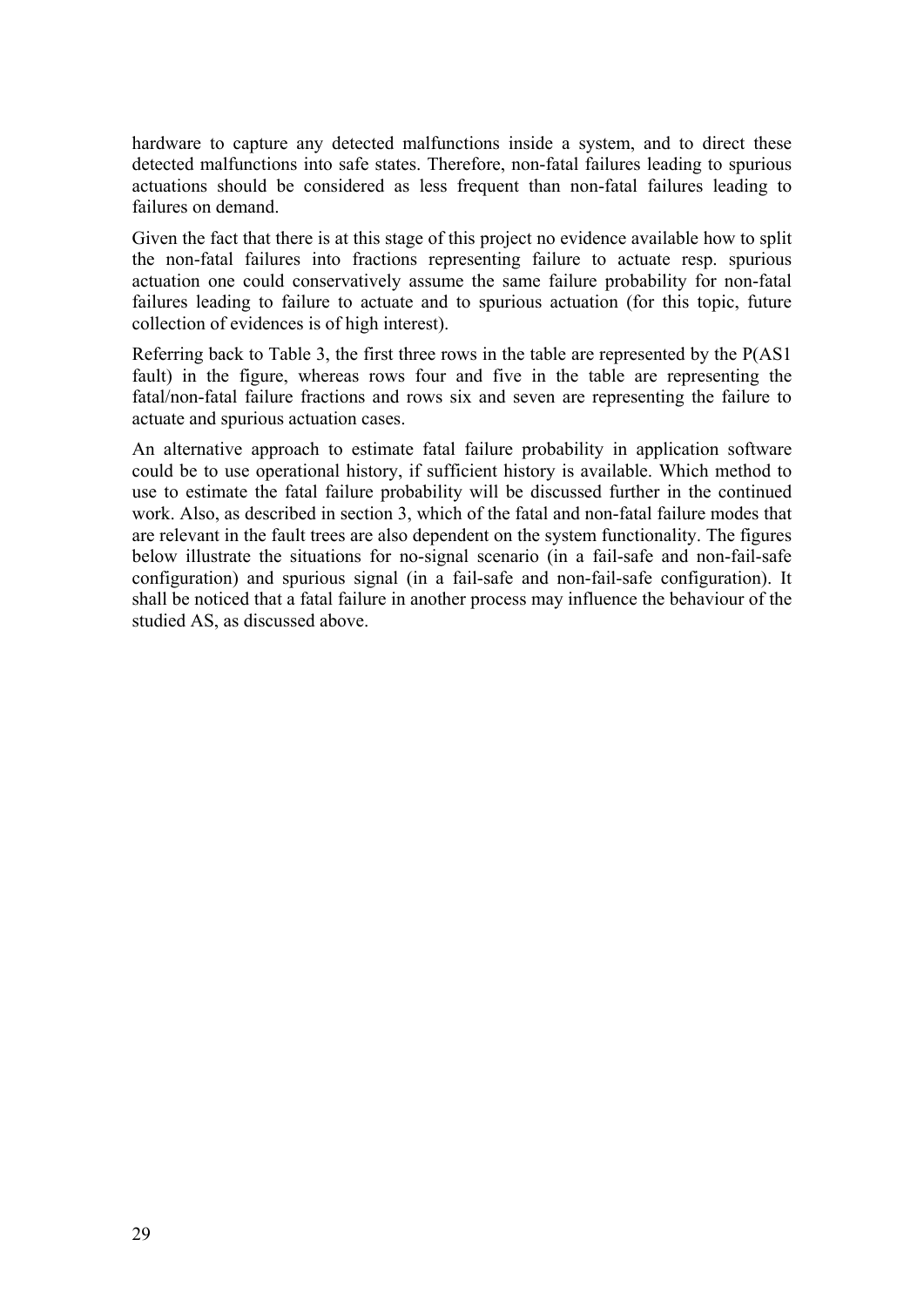<span id="page-34-0"></span>

<span id="page-34-1"></span>*Figure 6. Left figure: No signal in a fail-safe configuration. Right figure: No signal in a non-fail-safe configuration.* 



<span id="page-34-2"></span>*Figure 7. Left figure: Spurious signal in a fail-safe configuration. Right figure: Spurious signal in a non-fail-safe configuration.*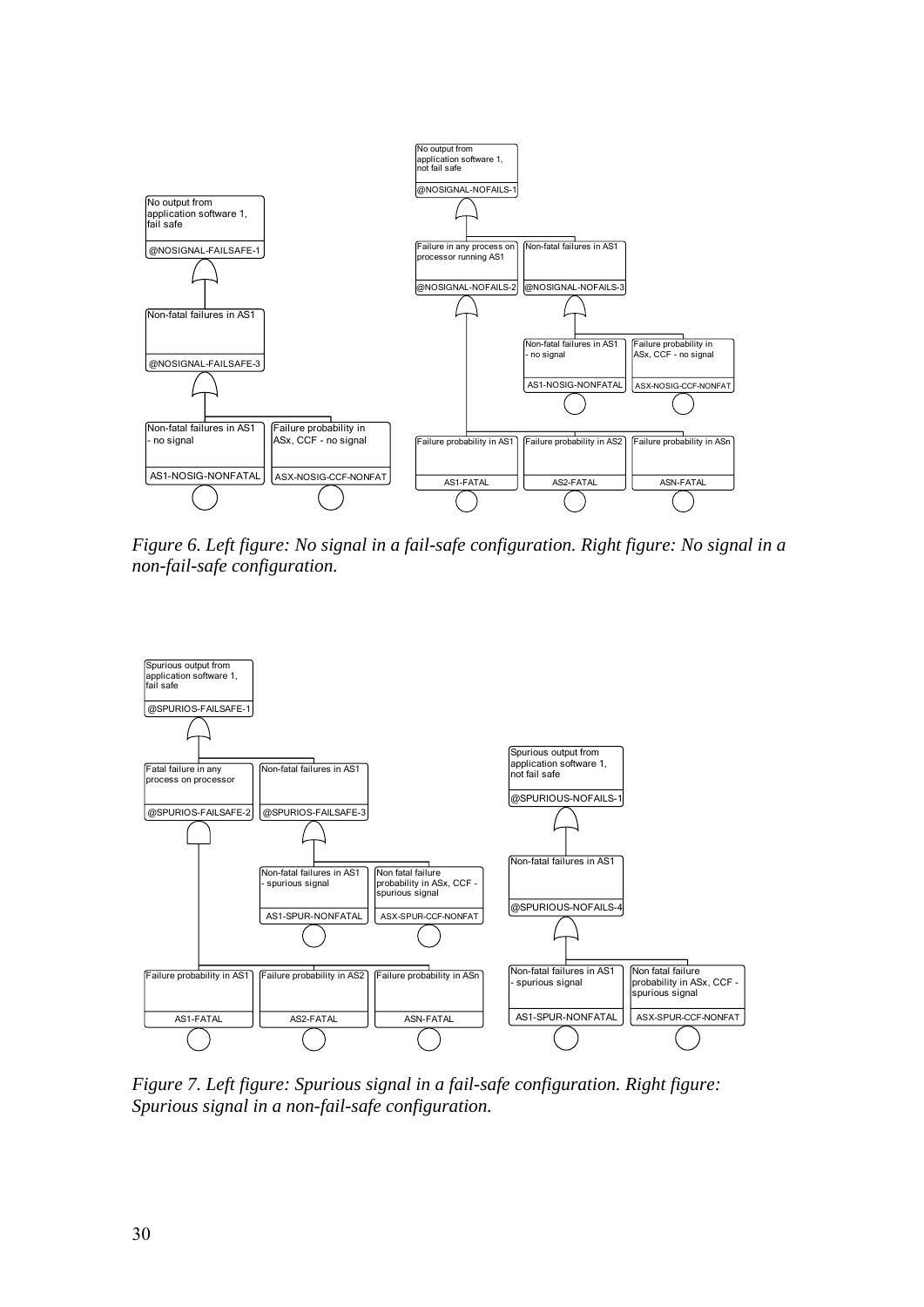#### <span id="page-35-0"></span>**5.3.4 Summary of quantification of application software failure probability**

The baseline failure probability for the application software is estimated from [Table 9](#page-30-1). The failure probability is dependent on the software complexity and the V&V program. In case there are observations, after the installation tests, these should be possible to use as evidence for a better approximation of the software failure probability. This part of the method is however not defined yet.

Further investigation on this topic includes the estimation of the fraction for fatal and non-fatal failures. The fatal failure probability may also be estimated based on operational history.

Which failures that can cause spurious and no signals are dependent on the system layout. For example, if the system is designed in a way that the safe end state will not cause spurious stop signal to the system – then only the non-fatal failures will have a potential for causing spurious signals. Fatal failures would in this example only cause no signal scenarios.

CCF is especially interesting for functional requirements, and these are in their turn especially interesting for non-fatal failures. A simple application model for CCF is being considered.

## **6 Plan for 2014**

In 2014, the plan is to perform an example including several types of software basic events in order to test and demonstrate the method.

Guidelines document will be prepared for the method. Some issues to address in the guidelines are

- How to assess complexity?
- Can better V&V-class than SIL 3 be justified sometimes, i.e., SIL 4 representing requirements which are stricter than cat. A (extra V&V measures are taken)?
- How to assess CCF between application SW modules which have common functional requirements specifications?
- The estimate of application software failure probabilities needs further discussion regarding fatal failure treatment, fractions of fatal failure or failure to actuate / spurious actuation (if applicable).
- How to take user experience (additional tests and experiences) into account?

## **7 References**

- <span id="page-35-1"></span>1. Authén, S, Björkman, K., Holmberg, J.-E., Larsson, J. Guidelines for reliability analysis of digital systems in PSA context — Phase 1 Status Report, NKS-230 Nordic nuclear safety research (NKS), Roskilde, 2010.
- <span id="page-35-2"></span>2. Authén, S., Gustafsson, J., Holmberg, J.-E. Guidelines for reliability analysis of digital systems in PSA context — Phase 2 Status Report, NKS-261 Nordic nuclear safety research (NKS), Roskilde, 2012.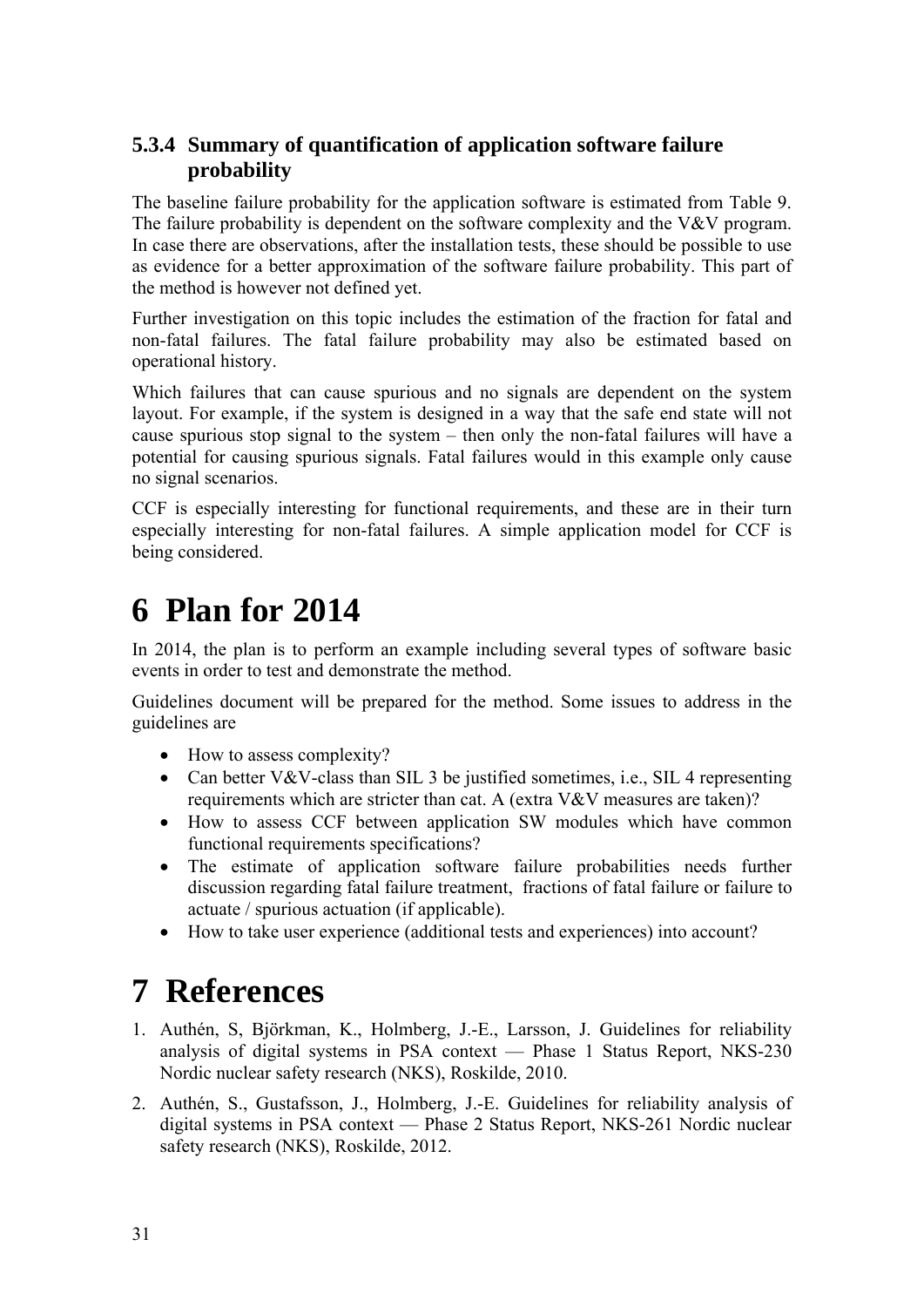- <span id="page-36-0"></span>3. Authén, S., Holmberg, J.-E., Guidelines for reliability analysis of digital systems in PSA context - Phase 3 Status Report, NKS-277, Nordic nuclear safety research (NKS), Roskilde, 2013.
- <span id="page-36-1"></span>4. Failure modes taxonomy for reliability assessment of digital I&C systems for PRA, report prepared by a task group of OECD/NEA Working Group RISK, draft January 2014.
- <span id="page-36-2"></span>5. Recommendations on assessing digital system reliability in probabilistic risk assessments of nuclear power plants, NEA/CSNI/R(2009)18, OECD/NEA/CSNI, Paris, 2009.
- <span id="page-36-3"></span>6. Chu, T.L., Martinez-Guridi, G., Yue, M., Samanta, P., Vinod, G., and Lehner, J., Workshop on Philosophical Basis for Incorporating Software Failures into a Probabilistic Risk Assessment," Brookhaven National Laboratory, Technical Report, BNL-90571-2009-IR, November 2009.
- <span id="page-36-6"></span>7. International Electrotechnical Commission, "Function Safety of Electrical/Electronic/Programmable Safety-Related Systems," Parts 1-7, IEC 61508, various dates.
- <span id="page-36-7"></span>8. Björkman, K., Bäckström, O., Holmberg, J.-E., Use of IEC 61508 in Nuclear Applications Regarding Software Reliability — Pre-study, VTT, VTT-R-09293-11
- <span id="page-36-8"></span>9. Smith, D.J. Simpson, K.G.L. Safety Critical Systems Handbook Safety Critical Systems Handbook. A Straightforward Guide to Functional Safety: IEC 61508 and Related Standards Including: Process IEC 61511, Machinery IEC 62061 and ISO 13849, 3rd edition, 2010.
- <span id="page-36-5"></span>10. Porthin, M., Holmberg, J-E., Modelling software failures using Bayesian nets, VTT Research Report VTT-R-08279-12, 2013.
- <span id="page-36-9"></span>11. Rijkswaterstaat Ministerie van Verkeer en Waterstaat, TOPAAS: Een structurele aanpak voor faalkansanalyse van software intensieve systemen, 01.04.2011
- <span id="page-36-10"></span>12. Komplexitätsmessung der Software Digitaler Leittechniksysteme, ISTec-A-1569, J. Märtz H. Miedl A. Lindner, Ch. Gerst, 2010.
- <span id="page-36-14"></span>13. AREVA GmbH, Managing operating experience with TXS. Report PTLS-G/2010/en/0046 Rev. A; 28.01.2008
- <span id="page-36-13"></span>14. AREVA GmbH, Quantitative Bewertung des Einflusses eines GVA auf die Unverfügbarkeit von Leitsystemen in TELEPERM XS Gerätetechnik. Work Report NLR-G/2009/de/0001 Rev. A; 04.09.2009
- <span id="page-36-11"></span>15. AREVA GmbH, Overview of the TXS CORE Software (for Releases 3.1.x to 3.3.x) TELEPERM XS Manual TXS-1073-76-V3.0
- <span id="page-36-12"></span>16. VDI/VDE 3528- Gesellschaft Mess- und Automatisierungstechnik (GMA), Requirements of repetition parts and criteria for their use in the instrumentation and control to safety in nuclear power plants. Part 1, ICS 27.120.20, August 2011
- 17. Proceedings of the DIGREL seminar "Development of best practice guidelines on failure modes taxonomy for reliability assessment of digital I&C systems for PSA", October 25, 2011, VTT-M-07989-11, Espoo, 2011.
- <span id="page-36-15"></span><span id="page-36-4"></span>18. Jänkälä, K., Reliability of New Plant Automation of Loviisa NPP, Presentation at NKS seminar at VTT September 2010
- <span id="page-36-16"></span>19. Kuhn, R., Sources of Failure in the Public Switched Telephone Network, Computer 00-18-9162/97/\$10.00 ©1997 IEEE
- <span id="page-36-17"></span>20. Wallace, D.R., Kuhn, R, Failure modes in medical device software: An analysis of 15 years of recall data, Paper